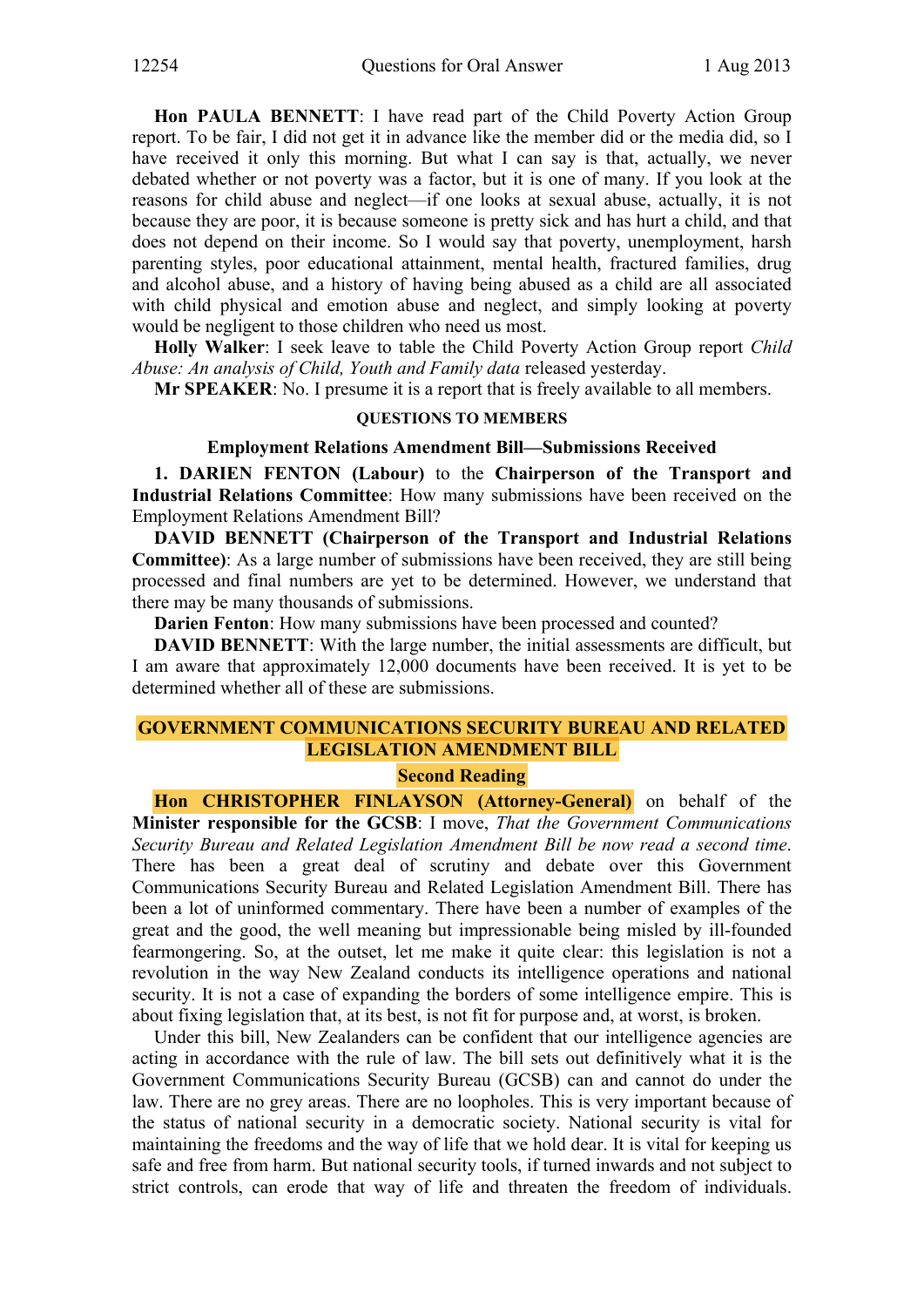National security legislation must not have loopholes that can be exploited by those who would threaten our security, who would threaten loss of life through terrorism or criminal activity. But, equally, national security legislation must not have grey areas of uncertainty or doubtful interpretation that allow the State gradually to extend its activities and creep into ordinary people's private lives like some kind of growing shadow.

The bill strikes the right balance. It makes amendments to three Acts, with the three main objectives being to clarify what the GCSB can and cannot do, to update the legal framework in response to the changing security environment, and to strengthen the oversight of our intelligence agencies. Labour's 2003 Government Communications Security Bureau Act sought to codify and make transparent existing practices of the then Government Communications Security Bureau. It failed. The Kitteridge report found that the 2003 legislation is not, and probably never was, fit for purpose. The bureau currently has three core functions: cyber-security and information assurance, foreign intelligence, and cooperation and assistance to other entities. Those three functions are retained under this legislation. For an organisation possessing the powers the GCSB does, an unclear legal framework is simply unacceptable, so the relationship between these three functions has been set out in much more explicit terms than in the existing legislation. Between 2003 and 2011 there were 88 instances of surveillance that highlighted difficulties of interpretation. There is a grey area in the current law, and it arises because of a lack of clarity over the legitimate activities of the GCSB in those three different functions. That grey area disappears under this legislation.

On the matter of assistance and cooperation, Labour's 2003 Act said that the GCSB could assist other public agencies in New Zealand in the performance of their functions and also to prevent and detect serious crime. It authorised explicitly, to obtain foreign intelligence, the surveillance of foreign organisations and individuals—organisations and individuals who in some cases may make contact with New Zealand citizens and residents. But the law also said, in apparent contradiction, that the GCSB must not intercept the communications of New Zealand citizens or permanent residents. In hindsight, this was a recipe for confusion. Parliament had intended something straightforward, that the GCSB should target foreign nationals only when gathering intelligence under its second function, and, in addition, the GCSB should also be available to assist agencies such as the police and the SIS in their legitimate, warranted domestic activities. But the wording was contradictory and unclear. The GCSB acted according to its internal advice to fill this grey area. That advice was in keeping with the intention of those who passed the Government Communications Security Bureau Act in 2003, but it may or may not have been justified by the words of the statute itself.

Ambiguous law, which leads to secluded decision-making on a case by case basis, is unsatisfactory, so we are taking these steps to overhaul the legislation and make it fit for its original purpose. The responsible thing for this Parliament to do is to clarify the Act to specify which agencies the GCSB may assist, and to what extent; to remove ambiguity; and to increase oversight from outside the agency. The question of oversight is a very important one, generally, not only in relation to the GCSB. Former GCSB head Sir Bruce Ferguson recently implied that he wished there had been greater oversight of orders he issued as head of the Defence Force, classifying some journalists as subversives. This week he acknowledged that he had never thought of journalists as the enemy, and expressed his disappointment that no one had since overturned the orders he could not remember making. It is a reminder that memory can fail us. Some commentators, including Sir Bruce, have opined that the questions around the GCSB represent something new about the way intelligence operates in this country. That is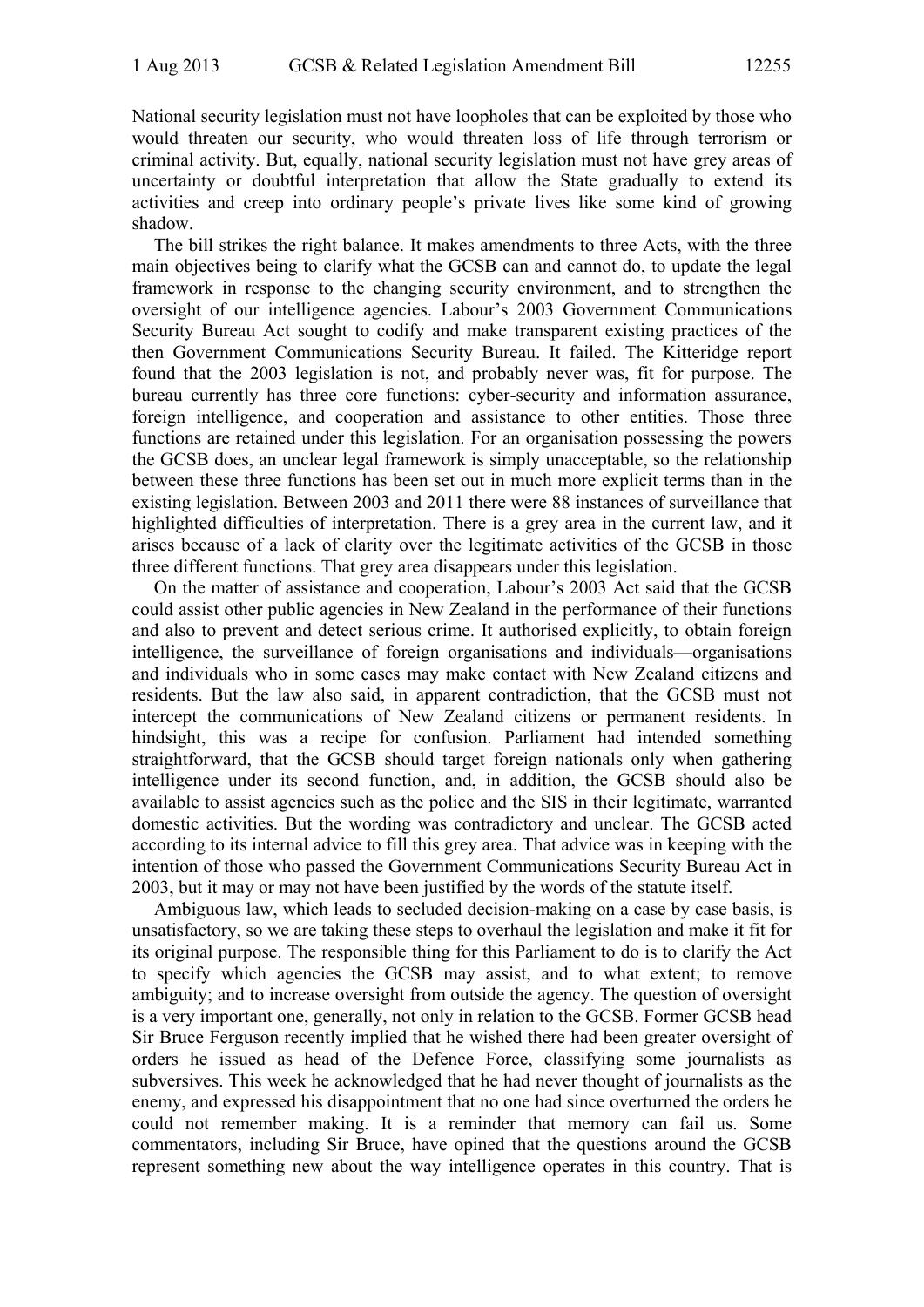simply untrue. The problems of drafting and legislative interpretation date back to the passage of Helen Clark's 2003 legislation.

This bill is not revolutionary. It is not an aggressive expansion of State powers. Its purpose is to provide concrete rules that leave less room for uncertainty. This is evident from the treatment of metadata in the bill. There has been much talk of metadata recently. It has become something of a buzzword.

**Rt Hon Winston Peters**: This is quite sad. This is quite sad.

**Hon CHRISTOPHER FINLAYSON**: But there is no magic in metadata, I say to Mr Peters. In this bill, metadata is treated as any other communication. This bill authorises the interception of certain communications. Communication does not differentiate between data and metadata for the reason pointed out by a number of submitters: we do not have a clear definition of metadata. The type and number of ways in which data can be described and indexed—that is, the categories of metadata—are growing all the time. If we included a definition, then we would risk leaving loopholes as new technologies emerge or new business systems are developed. We do not want loopholes that expose New Zealanders to unnecessary risks because our legislation cannot keep up with technology. Nor do we want amorphous gaps in the legislation that could allow agencies to exceed the powers intended for them, by incrementally extending definitions by analogy.

This bill takes into account national security and privacy. The issue is not national security or privacy; it is both. National security is about protecting our citizens and the rights and the freedoms we value. The legislation is sensitive to those rights and freedoms. In conclusion, the bill has been subject to extensive discussion and debate, which on occasion have obscured this very important issue. The bill before us today incorporates 19 recommendations endorsed by the Intelligence and Security Committee—and it is important to say that they reflect public submissions—and there will be further changes, which have been flagged publicly, in a Supplementary Order Paper. As I say, this bill does not represent an extension of powers but a clarification. I commend the bill to the House.

**DAVID SHEARER (Leader of the Opposition):** Labour opposes the Government Communications Security Bureau and Related Legislation Amendment Bill. We oppose it not because we do not accept that there are serious problems with our intelligence agencies, and not because we do not think that changes in law are not necessary, but because the Prime Minister, who is responsible for our intelligence agencies, has simply not made the case for why we need to ram through this legislation so quickly without taking a proper look at the critical issues right across our intelligence agencies—not just with the Government Communications Security Bureau (GCSB) but right across the intelligence network. I asked John Key whether he had any evidence that New Zealand would be more at risk if this legislation was not passed through, and he simply could not make that case. He also could not explain why, if changes are so urgent, he did not act a year ago when he found out the problems and put urgent legislation through then.

This bill has been rushed and it has been poorly informed. The Prime Minister denied my request for the Intelligence and Security Committee to hear the SIS, the Defence Force, and the Police, and how they were going to fit with the GCSB and why they needed the GCSB's support as they had described. He turned that down, and he did so because he did not want to take a closer look at what the problems really were. He wants this off the political agenda, and that is the scenario we are looking at. He knows that people do not believe his explanations. New Zealanders do not believe his explanations. They are losing trust in his oversight, and they do not believe that he is passing the law for the right reasons. He just wants the spying scandal to go away, but it simply will not go away.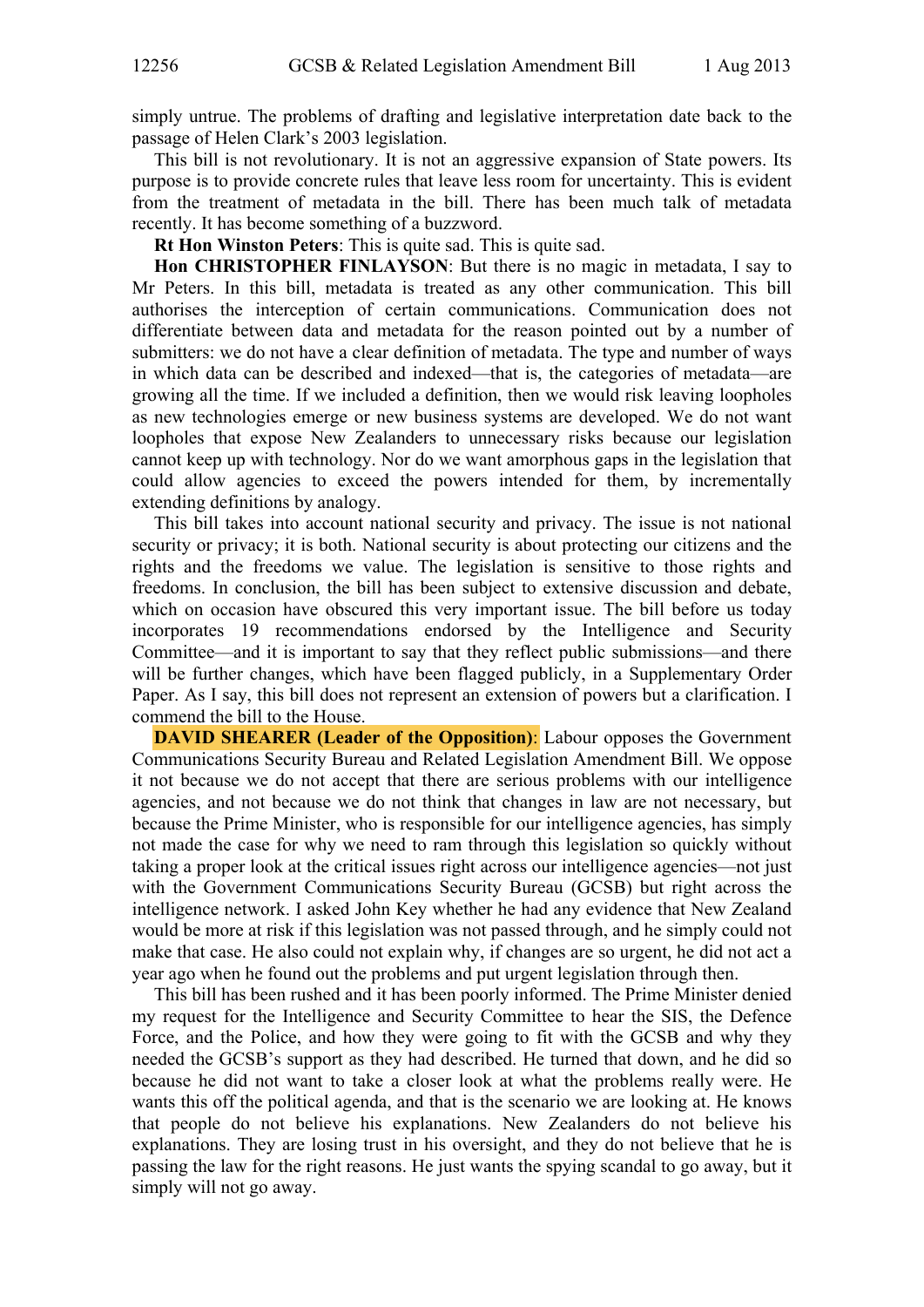The tragedy of this is that it is a missed opportunity for New Zealand. It is an opportunity we could have had to pass legislation that would restore Kiwis' confidence in our intelligence agencies so that people know we are operating in their best interests and that we have got the balance right between security on the one hand and their privacy on the other. That is why Labour has argued that we need a full and independent inquiry across our intelligence community before we put legislation in front of this House.

New Zealanders' confidence has been shattered by the recent events in our intelligence agency. It has been a complete train wreck. We have seen a litany of failures—the GCSB illegally spying on Dotcom. And remember we would not be here putting this legislation through if it had not been for Dotcom and the fact that Bill English was trying to hide the illegal spying by the GCSB on Dotcom from the courts. That is a fact. We then found out there was illegal spying on many other New Zealanders. We then found out that John Key has shoulder-tapped a mate of his to become the head of the GCSB. We have heard now, in this past week, that a New Zealand journalist was spied on and tracked in Afghanistan, and our agencies were complicit in that. Now we have got officials tapping into journalists' phone records right here in our Parliament. The GCSB, of course, was involved in that too. The Henry report actually states that it had a "Substantial" role, particularly in the gathering of records.

But, of course, John Key says it is nothing to do with him—nothing to see here, nothing to be worried about! It is the Parliamentary Service's problem. It is David Henry's problem. It is somebody in the GCSB's problem. It is the legal adviser's problem. It is somebody who had a brain fade's problem in the GCSB. Through all of these scandals John Key has been trying to pass the blame on to somebody else. When he does get caught out, we have to drag the truth out of him. Well, I say to Mr Key that it is time to stop making excuses. A serious mistake has been made. Stop blaming others and start taking some responsibility for the actions of the agencies that you lead.

Today was astonishing. Mr Key took the opportunity on breakfast radio to announce that there is the existence of al-Qaeda threats. This was, I believe, reprehensible. We have seen the pattern before—weapons of mass destruction. We have seen the Boston bombings brought into the debate around the GCSB bill. But in this case there is no context, there is no detail, and there is no ability for him to give context or detail. He is using his privileged position as the head of our spy agencies to give himself political gain. That is reprehensible. He is scaremongering, and it is designed to shift attention away from the facts of the case and the train wreck that is this bill and what is around it.

But here is the second thing that I find so astonishing about the Prime Minister coming out and saying something like this: it is incredibly stupid—it is incredibly stupid. Why do you not send a postcard to people who are threatening us, saying: "We're spying on you."? It is incredibly dumb. This is not *Boys' Own*. This is serious. I have spent 7 years in the Middle East alongside people who have let off bombs, and my family was in a hotel where a bomb went off and killed 40 people. So does that make us feel safer—that somehow he could announce to everybody that these people are going to be spied on? Well, I think it is extraordinary. Apart from anything else, we actually have agencies, our intelligence agencies, working on it. Those intelligence agencies are actually doing a pretty good job. They do not need to have their activities dragged into the public arena for a man's political gain in order to help them with their jobs. In fact, they have definitely just had their jobs hampered as a result of that.

New Zealanders want to be able to trust our intelligence agencies again and to know that they are doing good work and they are properly policed, but that will not happen when all the power continues to rest in one person, unlike in any of the other countries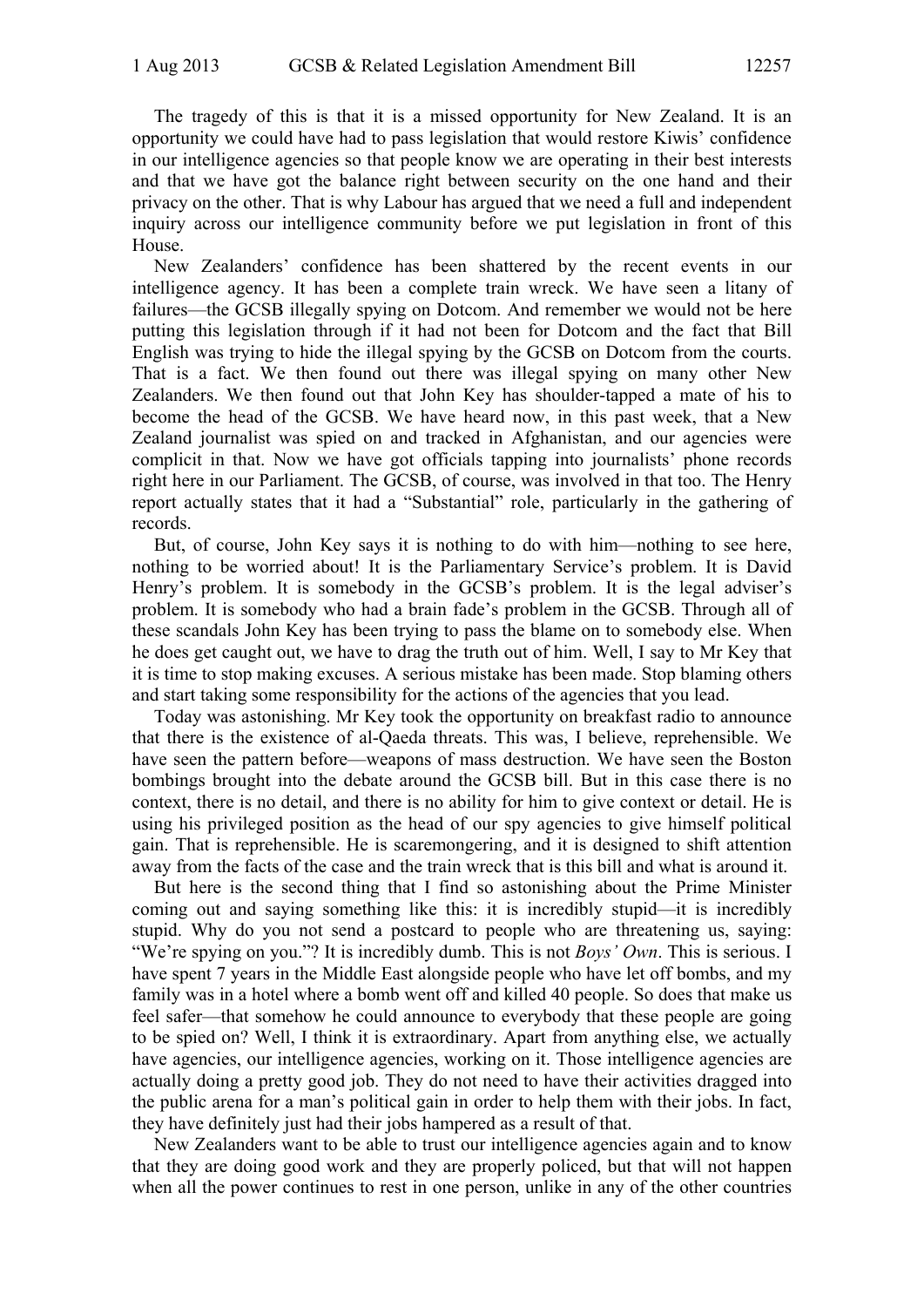that we are close to. The Prime Minister appoints our top spy and he heads up the committee that provides the oversight, so he is in charge of operations and he is also in charge of oversight. He chairs that committee. On top of that he has the casting vote. He appoints the Inspector-General of Intelligence and Security and the Commissioner of Security Warrants.

Let us just go back again to where we started with this. It was about Dotcom. The only reason we got to hear about that was because Mr Dotcom revealed it in court. Otherwise, we would not have heard anything—we would not have heard anything. We are setting up a system designed for cover-ups. We are setting up a system that simply will not work. The real shame about this is that we could have a much better system. In fact, I would go as far as this. I went and saw Mr Key. I said: "We're prepared to work with you." He said: "Doesn't matter. We've got Mr Dunne. We're chucking a bit of stuff at Dunne, he'll get across the line, and we won't need you both." That is the extent of the negotiations with this side—no phone calls, no approaches, no nothing. I will say right now that Labour will work with the Government on an independent inquiry with terms of reference that can be agreed right across Parliament, and that we will work with you to get good law that will provide the confidence that New Zealanders need in order for our intelligence agencies to function in the proper way.

**Hon TONY RYALL (Minister of Health)**: It is a shame that the Opposition leader did not apologise for the piece of legislation that his Government previously passed—it actually produced the bill here today; this bill fixes the 2003 legislation passed by Labour. This bill, the Government Communications Security Bureau and Related Legislation Amendment Bill, is about the security and the public safety of New Zealand. It tightens up the law, it strengthens oversight, and it limits whom the Government Communications Security Bureau (GCSB) can work with—it tightens up the law, it strengthens oversight, and it limits whom the GCSB can work with. It fixes the problems of the 2003 legislation.

The security of the nation is important, as is our public security. That is the reason why this important piece of legislation is before the House now. As result of the select committee process—which was not rushed and was not meaningless; it was focused and it dealt with the issues at hand—a number of changes have been made to this bill, which strengthens oversight, limits whom the GCSB can work with, and tightens up the law.

The bill provides for an independent review of the operations and the performance of the GCSB and the SIS in their legislation, and thereafter every 5 to 7 years. The Inspector-General of Intelligence and Security, who under the Labour legislation operated in singular status, will now be supported by a two-person advisory panel, making oversight of the intelligence agencies considerably stronger. No other agency can be added to the list—which consists of the New Zealand Police, the SIS, and the New Zealand Defence Force—to whom the GCSB can provide assistance, unless Parliament agrees to change the legislation. This is a significant strengthening of Labour's legislation, which, in effect, would have allowed the GCSB to work with any agency throughout New Zealand.

The GCSB will be required to report annually on the total number of instances in which it has provided assistance to the New Zealand Police, the SIS, and the New Zealand Defence Force. That is added oversight; more information. The intelligence agency will also be required to report annually on the number of warrants and authorisations issued. The Intelligence and Security Committee will for the first time hold public hearings annually to discuss the financial reviews of the performance of the GCSB and the SIS. In addition, a set of guiding principles is being added to the Act.

I think that list makes it very clear that this bill has come out of the Intelligence and Security Committee incredibly strengthened from the provisions that currently exist in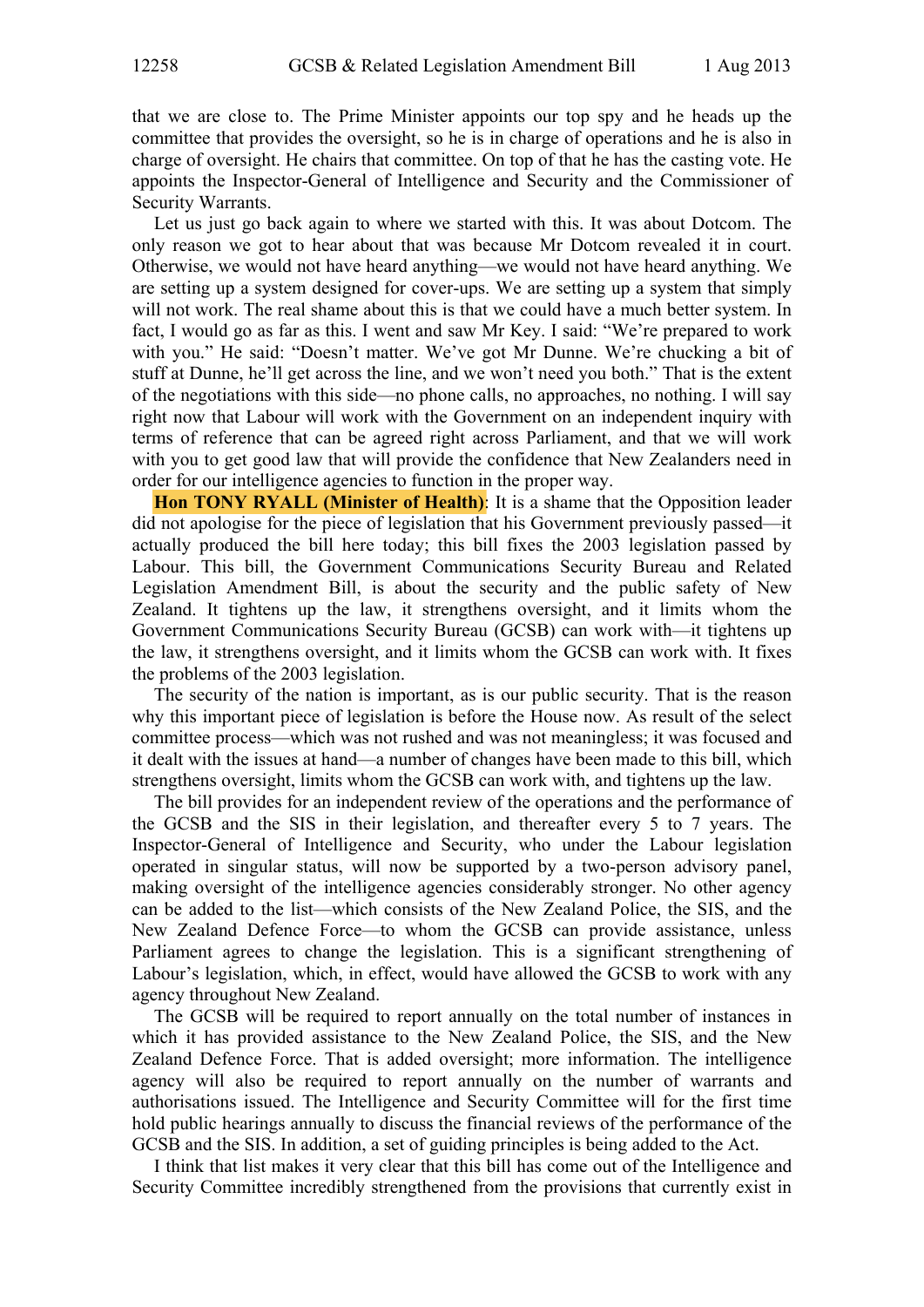the law. We have toughened up this law, we have improved and strengthened the oversight, and we have severely limited the agencies with which the GCSB can cooperate unless Parliament agrees.

The GCSB has three main functions. I think it is important for New Zealanders to know that their public safety and security are protected, and contributed to, by these three provisions. The first is information assurance and cyber-security. The GCSB has a lot of very smart people and smart technology. This smart technology, people, and experience can be used to help New Zealand corporates protect themselves from international cyber-attacks. Many of our leading exporters have intellectual property and have important information stored in their computer systems, and international interests want that information. We need to use the skills that the GCSB has to protect not only those organisations vital to New Zealand's infrastructure but also the Government organisations vital to our Public Service infrastructure in New Zealand.

We know that these cyber-attacks are increasing around the world, and already a number of incidents this year have been logged with the National Cyber Security Centre—a larger number of attacks than last year. All around the world nations are grappling with this challenge, and that is why the GCSB's specialist skills are so important. This legislation sets the rules around the use of those powers and those skills, in order to help protect both the Government and the key private sector information technology infrastructure here in New Zealand. There are very strict rules around what information can be used and provided for, but that is about helping protect information technology systems. That is its first use.

The second use of the GCSB comes to foreign intelligence. This is the largest part of the GCSB's intelligence. It is what ordinary people would describe as spying. This involves the capabilities, intentions, and activities of foreign persons and organisations. It has nothing to do with New Zealanders; it is all about foreign people and their activities. As the Prime Minister has said today, the contacts that people have with al-Qaeda - related terrorists are such that we do need to have this skill, and the ability of the GCSB to—

**Grant Robertson**: What rubbish. What absolute nonsense.

**Hon TONY RYALL**: "What absolute nonsense.", says Grant Robertson. What would he know? What would he know? This is important. The legislation makes it clear that the GCSB cannot spy on New Zealanders when it has these functions.

The third, more controversial, power that this legislation puts with the GCSB is its ability to assist other agencies. This is where the whole Kim Dotcom situation has come from. When the legislation was passed in 2003 everybody involved in that legislation, from the Prime Minister down, thought that the legislation gave the ability to the GCSB to work with other agencies such as the New Zealand Police under their warrant capacities; to actually use the GCSB technology to assist the police. So the police had to go through their processes to get a warrant, but they could use the GCSB technology in order to exercise that warrant.

But the courts found that the 2003 legislation was not up to scratch and said that the GCSB could not share its capacities or make its systems available to outside agencies. The Kitteridge review, as the Attorney-General has said, found 88 cases of assistance over 10 years. That assistance has stopped, pending this legislation, and because the GCSB has specialist and unique capabilities, we need to be able to provide that for other agencies. In the 2003 legislation, it was the intention of the Prime Minister at the time, Helen Clark, that the GCSB could make that expertise available to any range of agencies—

**Grant Robertson**: No, that is rubbish.

**Hon TONY RYALL**: That is what the law says.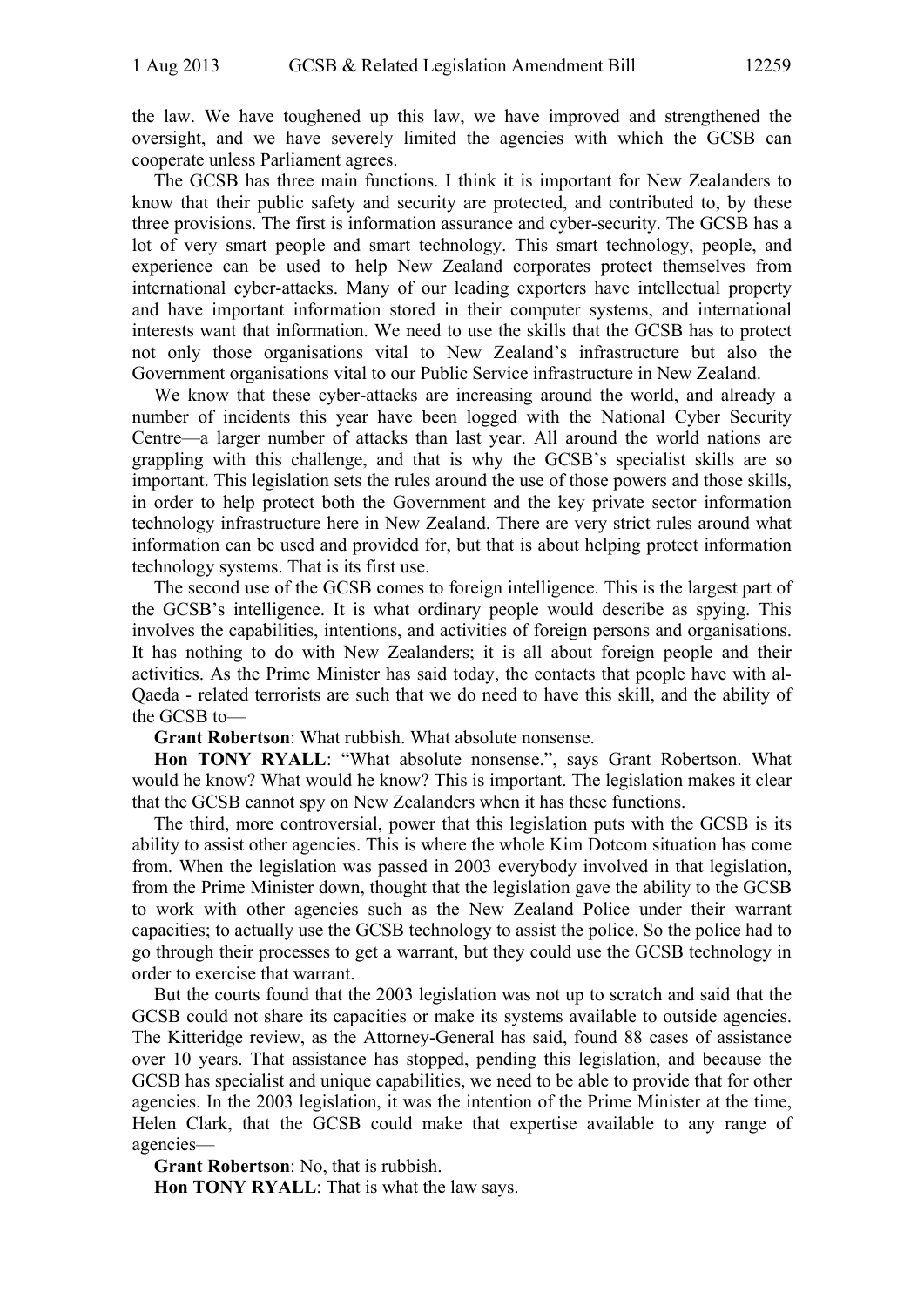**Grant Robertson**: That is absolute nonsense.

**Hon TONY RYALL**: That is what the law said—to any agencies—and our Government has made it clear in this legislation that we are limiting it to three: the New Zealand Police, the SIS, and the New Zealand Defence Force. What it means is that the police can go and get a warrant and that warrant can be supported by the skills and capacities that the GCSB has. The GCSB cannot keep the information, because the information is collected under the police warrant. So it can do nothing with that information. It can use it, for example, to assist the New Zealand Defence Force, but only under the rules and requirements—and similarly with the SIS. There has to be a warrant signed by the Prime Minister and the Commissioner of Security Warrants before the GCSB can make its systems available. The information cannot be used by the GCSB.

I think there is going to be a lot of scaremongering from parties opposite on this legislation, because it is all about politics. Actually, this is important legislation and it has come out of the select committee strengthened, because we are toughening the oversight provisions, we are tightening up on the looseness of the previous legislation, and we are restricting whom the GCSB can provide its support to. These are important agencies. Their work does not have the level of scrutiny of other public agencies, but this bill will allow the select committee to have an annual review. It will allow there to be financial review, it will allow there to be public awareness—with public attending much of that review—and we will also be having a review in the law on a regular basis, every 5 to 7 years, to review how the GCSB is doing.

This is important legislation. It does make a difference to the security and the public safety of New Zealand. I think it would be good if we can get back to the time when the major parties in New Zealand recognised their responsibility for the security and the public safety of New Zealanders, because, indeed, that is what this legislation does.

**GRANT ROBERTSON (Deputy Leader—Labour)**: This legislation, the Government Communications Security Bureau and Related Legislation Amendment Bill, degrades our democratic process. The way in which this Government—John Key, Tony Ryall, and the rest of this Government—has gone about passing this legislation through the House degrades our democratic process. It is a political response from this Government to a serious problem and issue. It is all about the politics on that side of the House. John Key does not want the New Zealand public talking about the Government Communications Security Bureau (GCSB), because his management of the GCSB has been incompetent. It has degraded to New Zealanders an agency that they should have confidence in.

The trust and confidence of New Zealanders in our intelligence agencies is broken, and the person responsible for that is John Key. He has brought this legislation to the House to put a band-aid over the problems he has created, in the hope that they will go away. Well, they will not go away, because New Zealanders are rightly concerned that this legislation gets out of balance the balance between security and privacy. New Zealanders, rightly, jealously guard their privacy. But at the same time, most New Zealanders understand that we have a need for security and intelligence agencies. Labour has always supported security and intelligence agencies doing the work that we need them to do. For the agencies to operate in a way that New Zealanders can have confidence in, New Zealanders must trust those agencies, and that trust has been broken by this Government.

We need strong security and intelligence agencies, operating under good oversight that New Zealanders can have confidence in. This bill will not deliver that. Before I go any further, I want to say something in this House. This is an important piece of legislation. It has created enormous controversy around New Zealand, but the Prime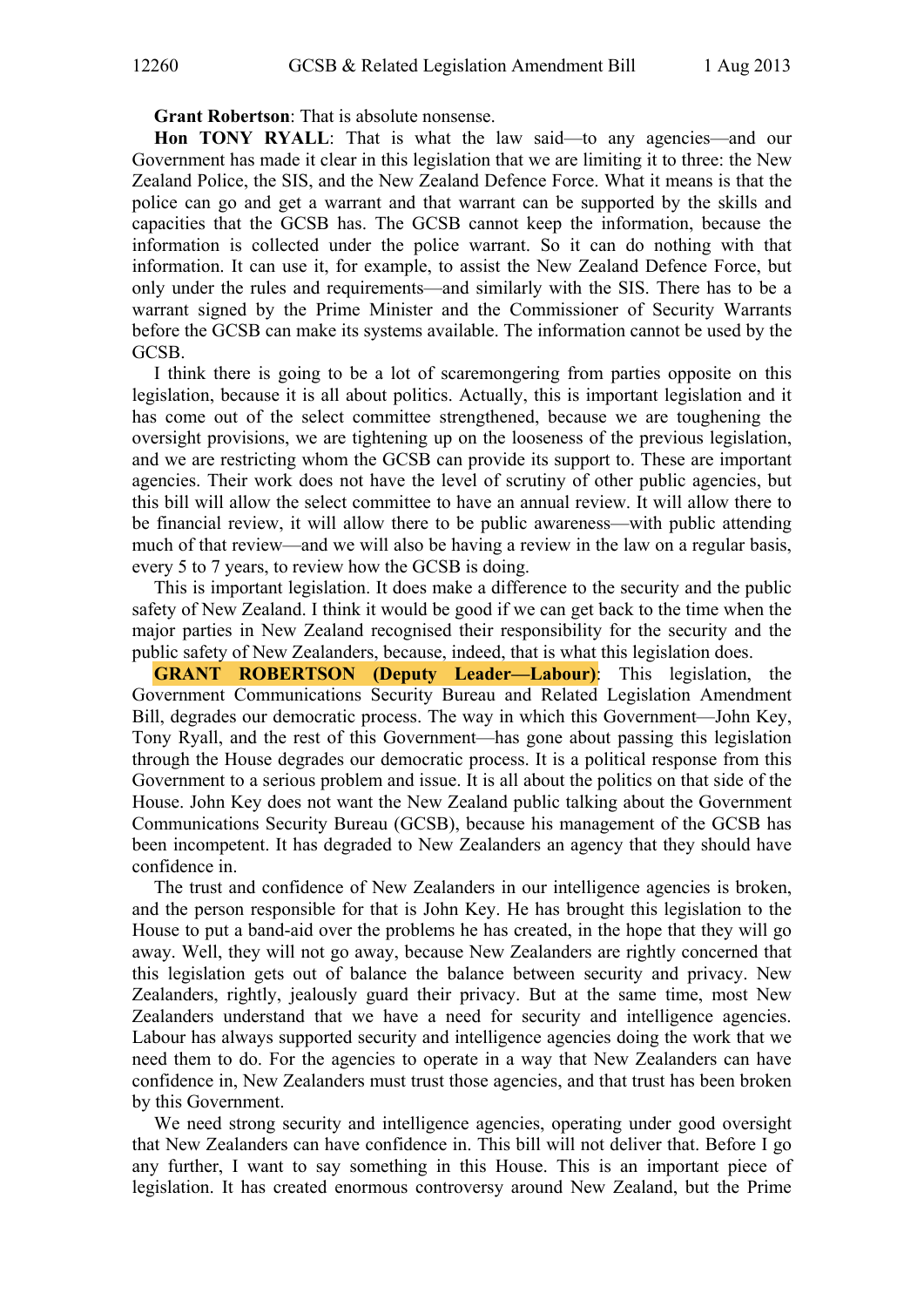Minister of New Zealand cannot even be bothered to show up today to give a first reading speech about a bill that is so important and so significant to—

**Hon Member**: Point of order—

**The ASSISTANT SPEAKER (H V Ross Robertson)**: Order! I can anticipate the point of order. It is not proper for members to refer to the absence of any member, because all members at some stage need to be away from the House for public business or otherwise.

**Hon Trevor Mallard**: I raise a point of order, Mr Speaker. I think if you look at the Standing Orders and the Speaker's ruling on this matter, they refer to "current absences". Saying someone did not make a speech, did not lead the speech on a bill that he is responsible for, may indirectly say that—[*Interruption*]

**The ASSISTANT SPEAKER (H V Ross Robertson)**: Order! Order!

**Hon Trevor Mallard**: Mr Assistant Speaker, are you going to deal with that?

**The ASSISTANT SPEAKER (H V Ross Robertson)**: I am listening closely to the member.

**Hon Trevor Mallard**: Well, it is a relatively simple matter. My colleague was not referring to the absence of a member, because he was referring to something that was in the past.

**The ASSISTANT SPEAKER (H V Ross Robertson)**: Order! Can I just say to members that it is not in order to refer to someone as being absent from the House, but to say that someone will not take a speech or do something like that is in order.

**GRANT ROBERTSON**: New Zealanders should have heard a speech today from John Key. John Key is the promoter of this legislation. John Key is the person who wants to extend the powers of the GCSB at the very time all around the world people are expressing concern about their privacy and expressing concern about what will happen to their communications. Tony Ryall tells this House that this is a serious matter. John Key throws al-Qaeda around today, but he will not give a speech in this House to promote his bill, and that is shameful.

Today John Key decided to throw out one of his weapons of mass distraction. He decided to throw out another one, and this time it was about the threat of al-Qaeda in New Zealand. The one thing I want to say about that—and David Shearer has already dealt with this very well—is that there are already agencies in New Zealand to deal with those sorts of threats. There are already laws in New Zealand to deal with those sorts of threats. The GCSB can already deal with those threats. John Key is simply throwing out that as a weapon of mass distraction, because he knows that this legislation is wrongly created and has been shoved through under the wrong process.

The other thing that I want to talk about with regard to the way this bill has gone through is the fact that it is likely that today this bill will pass by one vote in this House. I think everybody in this House, including the Prime Minister, would agree that legislation of this type should have a large majority of the House—broad support within the House—to pass. But this Prime Minister, John Key, has not tried to get that. He has struck a political deal with Peter Dunne. To hear Peter Dunne say: "Well, willing buyer, willing seller."—is that what our law has come to under this Government? I am half expecting to see the Order Paper on TradeMe with a "Buy Now" sticker beside it, because that is how Peter Dunne and John Key are treating our legislation—willing buyer, willing seller.

Well, I say to Mr Dunne that he has expressed a lot of concern in recent days about the private communications of people inside this Parliament. If he really believes that and if he really believes that New Zealanders' privacy—their emails and their phone calls—deserve some kind of protection, then he will vote against this bill today. If he had a shred of dignity left in this House, he would vote against this bill today. I call on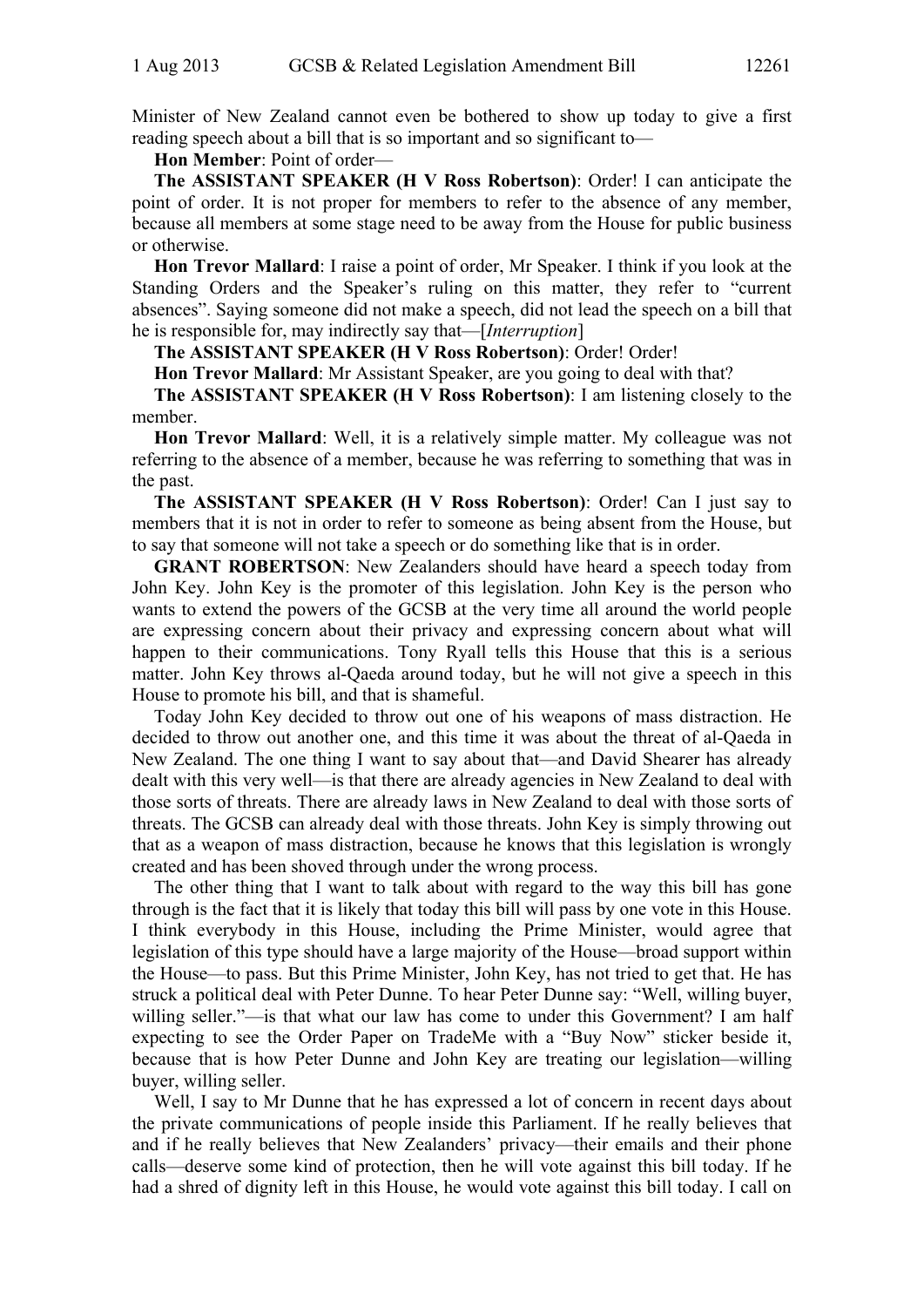Peter Dunne to come to this House and vote against this bill today, because he has the opportunity to do that, and that would mean that we can go back to have the proper review that we need of all of our intelligence agencies, so that we can come up with the legislation that is appropriate for the times for our security and intelligence agencies, that gives the kind of oversight that New Zealanders would expect, and that ensures that the trust and confidence in our agencies is rebuilt.

That is why the Labour Party has said from day one that we want a review of all of our intelligence agencies. The Prime Minister actually had a review of the SIS under way, and he pulled the plug on it, and has never explained to this House why he did that. We need to see all of those intelligence agencies together. We need to see what will work for New Zealand's security and what will help protect New Zealanders' privacy in the future. We will get that only with a proper, independent review and inquiry.

We do need better oversight of our intelligence agencies. David Shearer has already run through the list of roles that the Prime Minister plays in overseeing our democratic agencies. He is our watchdog. He is the person who, on behalf of New Zealanders, should be making sure that those intelligence agencies work properly. He is not up to the job. He has proven that he is not up to the job. He appoints his mate as the director. We have to drag that information out of him. He stuffs up the Dotcom raid, and then he works with Bill English to cover that up. He is not capable of being our democratic watchdog over these agencies. We need to ensure that we have a broad parliamentary oversight. We need to relook at the Intelligence and Security Committee to ensure that it actually provides that proper oversight. There have been some useful changes made in the area of oversight through this process, but they are not enough to rebuild the trust and confidence that has been broken in this process.

I want to refer briefly to a couple of the submitters, because I think it is important to do that. It is very unusual for the Privacy Commissioner, Marie Shroff, to come to a select committee and to say that she wants a bill to stop. But what she said was that the effects of this legislation on individuals are potentially very significant. That is what she said. And she said in particular that it is not clear the type and level of oversight that is appropriate. She recommended that the bill not proceed.

Then the Human Rights Commission used its statutory power to report directly to the Prime Minister—only the fourth or fifth time that it has ever done that in its 20-odd years of operation under the Act that it has at the moment. It said: "Stop. Do the review. Make sure that there are adequate safeguards and oversight in place.", because it was not confident they were there. The Prime Minister's response to that—John Key's response to that—is to threaten the funding of the Human Rights Commission. That is John Key's response to that. The moment an independent agency stands up to John Key and says: "We want to see better oversight here. We want to see some safeguards for people's human rights.", the Prime Minister threatens it, and that is typical of bullying behaviour.

The Law Society came to the Intelligence and Security Committee and it said that in the absence of compelling grounds for urgency, this legislation degrades the democratic process. We have had New Zealanders from all walks of life say that they do not want this legislation to pass, but the Prime Minister is determined to ram through this legislation for political reasons. He is determined to ram through this legislation, against the wishes of the majority of New Zealanders.

This piece of legislation is wrong. The Labour Party is clear: if we have an independent review, if we are able to actually get all the facts on the table, we then can put legislation in front of New Zealanders that they can then accept, and we can rebuild the trust and confidence in our security intelligence agencies. The sad reality is that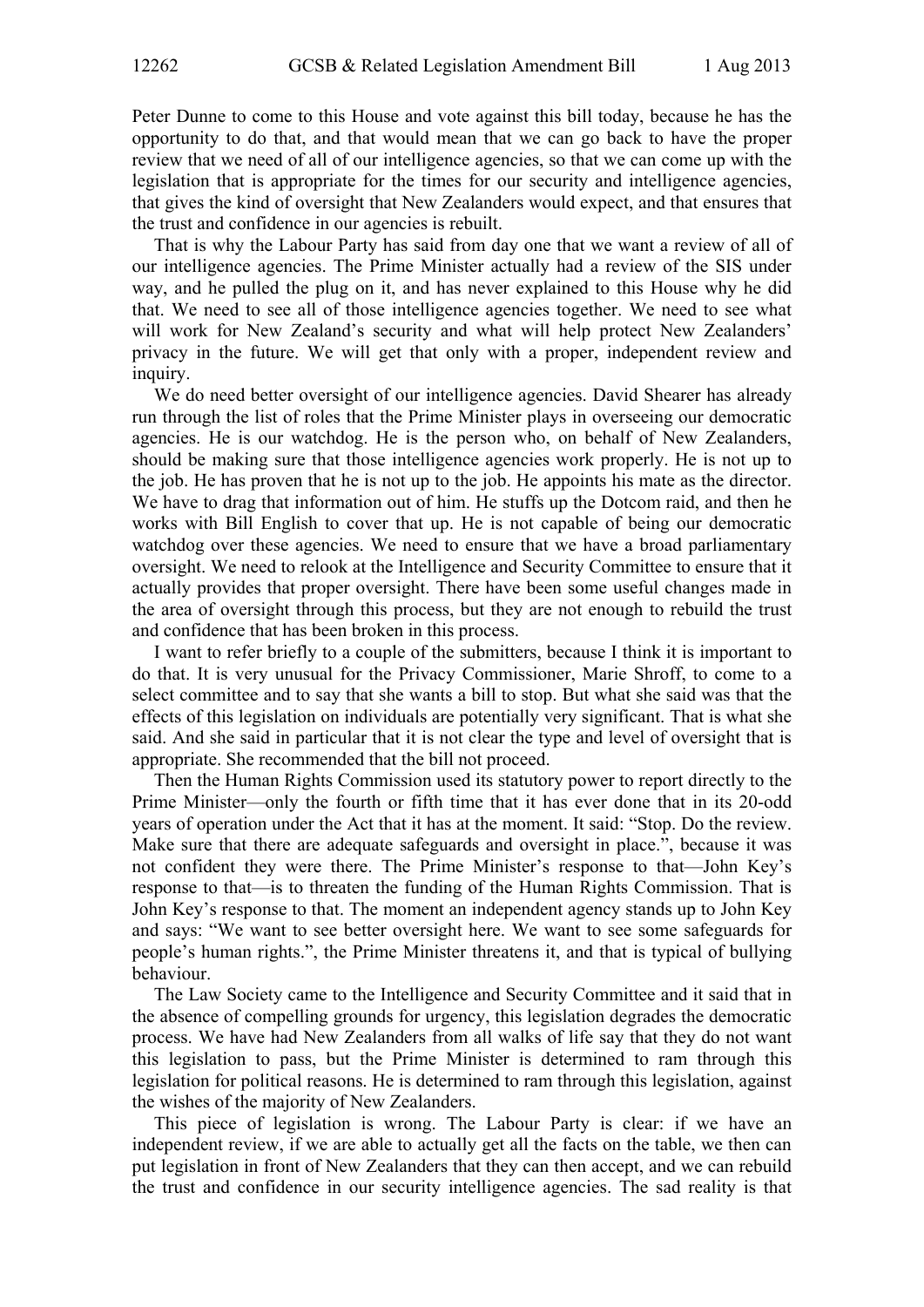under this Government and under John Key the trust of New Zealanders in our security agencies has been broken. That is shameful. This bill must not pass.

**Dr RUSSEL NORMAN (Co-Leader—Green)**: I rise on behalf of the Green Party to talk about the Government Communications Security Bureau and Related Legislation Amendment Bill. This is a really terrible bill that has come before this House. There are millions of people who have come before us to fight for basic democratic rights and freedoms. One of those fundamental rights is the right to be free from constant State surveillance.

One of the defining features of a free and open society is that we have managed to push the State back into its box so that the State is not able, on a regular basis and without the approval of the judiciary, to engage in surveillance of our private communications. It means that we can have a private conversation without the Government listening in. It means that we can send an email without the Government intercepting it. There are some exceptions that we have allowed that enable the State to interfere with those private communications and to intercept them, but those are only for reasons of security. They are only when a judge comes in and says: "That's OK you can intercept that." But there needs to be a very high standard.

 Those basic rights and freedoms have been fought for, over and again, over the centuries, and they are being fought for, once again, right now in this House. We have a one-vote majority in this House that intends to degrade some of those basic rights and freedoms—in particular, the right to live free from mass surveillance by the State, because that is what this bill enables.

Regardless of what the Prime Minister might assert over and over, all the experts who have looked at this bill have come to very similar conclusions. Let me quote from one of the submitters, the Law Society, which I do not believe had any vested interest in coming to a decision that is highly critical of this bill. This is what the society said: "The Bill changes the Government Communications Security Bureau (GCSB) from being a foreign intelligence agency to a mixed foreign and domestic intelligence agency. The Bill empowers the GCSB to spy on New Zealand citizens and residents, and to provide intelligence product to other government agencies in respect of those persons, in a way not previously contemplated and that is inconsistent with the rights to freedom of expression and freedom from unreasonable search and seizure under the New Zealand Bill of Rights Act 1990 (NZBORA) and with privacy interests recognised by New Zealand law." The Law Society, made up of some of our leading legal professionals, looked at this piece of law and came to the conclusion that it was inconsistent with the rights of freedom of expression and freedom from unreasonable search and seizure.

The Government has provided no justification for the dramatic expansion of the powers of the State that are in this bill, as the Law Society has described. Where is the giant, brand-new security threat that has suddenly emerged that means that we suddenly need to give the State massive new State power to intrude into our daily lives? Where is it? Have we had a new 9/11 that none of us here just happened to notice? Where is this new justification for some dramatic expansion of the powers of the State?

#### **Denis O'Rourke**: Dotcom.

**Dr RUSSEL NORMAN:** In fact, of course, the rationale for what has happened here is the whole Dotcom affair, as Mr O'Rourke has said. What the Government has done is use the Kim Dotcom affair as an excuse to dramatically increase the powers of the Government Communications Security Bureau. Today this has even reached a new and disgraceful level of scaremongering by the Prime Minister. On breakfast radio he kind of casually dropped into the discourse that al-Qaeda—al-Qaeda—was present in New Zealand, and that was why we needed this new bill.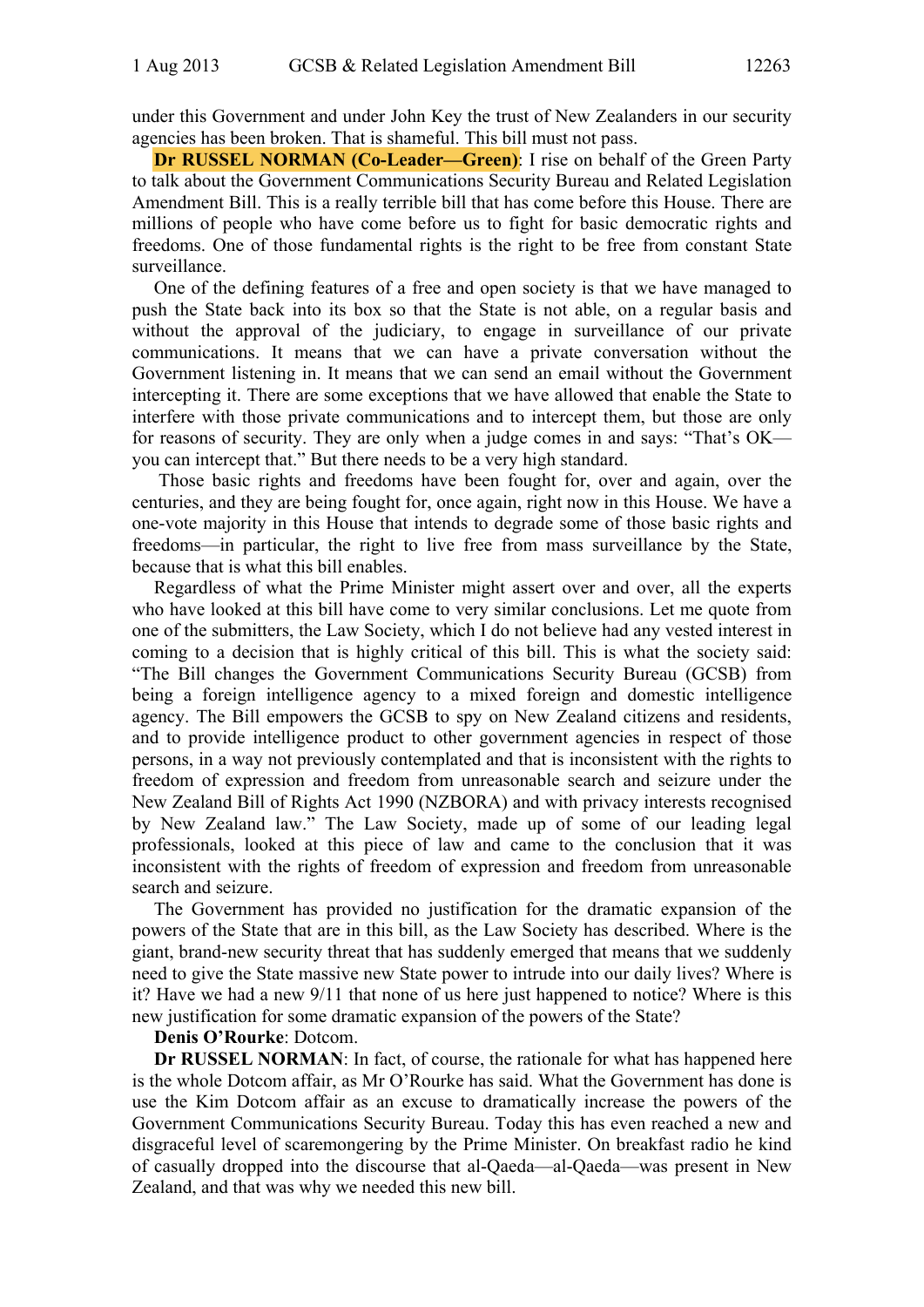I would ask people to think about this claim by the Prime Minister. Think about it like this. Either what the Prime Minister is claiming is true, and there is a serious threat to New Zealand from al-Qaeda—let us say that is true. If that is the case, then by the Prime Minister releasing this information and telling these dangerous people that we are spying on them and John Key has his eye on them, he has jeopardised national security. He has released sensitive national security information that was previously kept secret in order to hide from these people that the State was spying on them and watching them, that the State was protecting ordinary citizens from these dangerous terrorists—that is what John Key tells us; that they are dangerous. Instead, for purely partisan political purposes to get this bill through the House, the Prime Minister has now released this sensitive national security information and jeopardised national security—that is, if it is true.

What if what the Prime Minister said is false? I think that is another option that we should consider. If it is false and there is not a genuine threat to national security from this person or persons identified by the Prime Minister, then the Prime Minister is scaremongering. He is using something he knows to be false in order to scare people into voting for or supporting this bill. Whichever way you look at it, either the Prime Minister is jeopardising national security for partisan political politics, or the Prime Minister is scaremongering for partisan political politics. Which is it? Which is it, Prime Minister? What is the reason that you have done what you have done today, releasing this piece of information?

This bill does not happen in isolation, and it is not just about Kim Dotcom. This bill is part of a broader international discourse about the surveillance State. What we have discovered is that the truth is much worse than any conspiracy theorist imagined about what the surveillance State is up to internationally—in particular, the American surveillance State and the National Security Agency. What we discovered was that the National Security Agency is using its surveillance technology, which includes the Waihopai base—the documents released by the *Guardian* newspaper in the UK today show that the National Security Agency is using the Waihopai base—as part of its international surveillance programme. It goes by the name of XKeyScore, or some such programme. It goes alongside PRISM.

What this means is that we in New Zealand and the GCSB are part of this international surveillance programme that is gathering all of the electronic data of all New Zealanders and everybody else who it can reach—which is pretty much everybody who has access to these machines, these computers, and these phones—collecting it all in one place, and then making it available to the US Government, and possibly to the New Zealand Government as well. We just do not know.

So that is the international context in which this Parliament, by a single vote, is proposing today to expand dramatically the powers of the GCSB. It could not get much worse than that. We could not really be doing a worse thing in terms of the people who have come before us who have fought long and hard to protect basic democracy and basic freedoms, when this Parliament, by one vote, will vote to enable the GCSB to engage in mass surveillance of New Zealanders.

 There is one element of the bill that the Prime Minister and others have used a lot, and which I want to touch on just briefly in my last minutes—cyber-security. There is no question that there is a need for a cyber-security agency in New Zealand. However, there is no need for that agency to be contained within the foreign intelligence agency that is the GCSB. It is, of course, about to become a domestic and foreign intelligence agency. Cyber-security should be held within the police. The police are already engaged in cyber-security. There is no need for this part of the bill to apply to the GCSB; it can be held elsewhere. If that were the case—that New Zealanders are getting their internet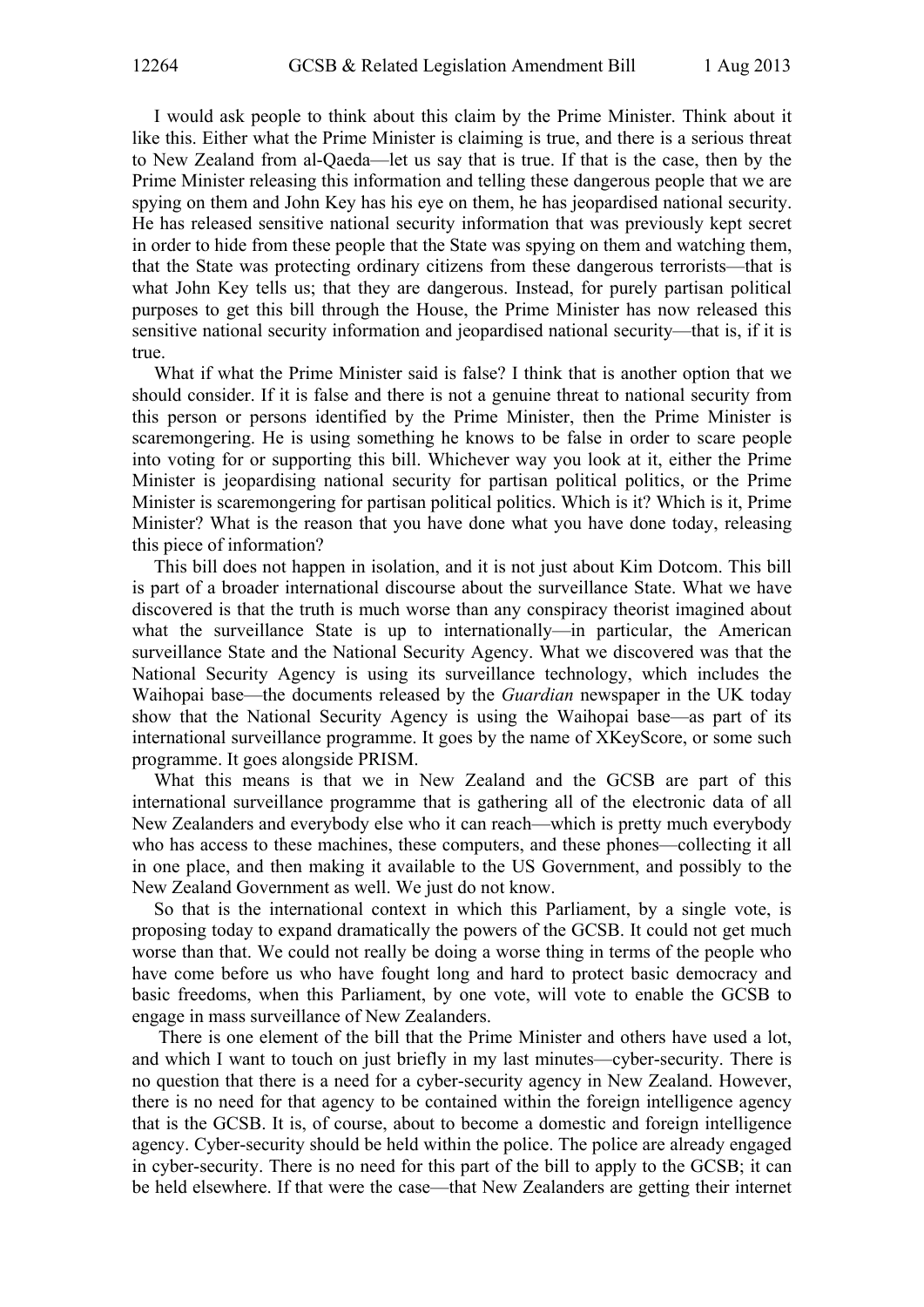protected by the police—there would be no concern that all their information is being shared with the "Five Eyes" and the Americans. This bill is a fundamental threat to our democracy and to our freedom. It is absolutely unnecessary, and the Green Party will vote against it.

**The ASSISTANT SPEAKER (H V Ross Robertson)**: Just to inform the House, before I call the next speaker, this is a split National call—firstly Dr Jonathan Coleman and then the honourable member Tim Groser.

**Hon Dr JONATHAN COLEMAN (Minister of Defence)**: That was a somewhat revelatory call by the leader of the Green Party. I honestly believe that he does agree with everything he said, but that is the sad point. You would expect that from the Greens. That is incredibly misguided. The basic fact of it is that there is not going to be mass surveillance of New Zealanders under this bill, the Government Communications Security Bureau and Related Legislation Amendment Bill. The intentions and consequences of this bill are that it is going to correct Labour's flawed 2003 legislation. So we are actually clarifying what is going to happen.

In regard to spying on New Zealanders, the fact of it is that anything that the New Zealand Defence Force, the Police, or the SIS commissions the Government Communications Security Bureau (GCSB) to do on their behalf will be done on a totally legal basis. This is actually going to narrow the scope of the GCSB's activities, with regard to New Zealanders.

I can understand how the Greens would be so off the mark with this, because, frankly, they are on a different planet. Russel Norman is an apologist for Ed Snowden. He was quite up front about that. So I can understand that. What I cannot understand is that the Labour Party, which knows better, has decided to play petty party politics with this whole process. Phil Goff was a Minister of Defence. He knows the threats that are out there. He knows why this legislation is needed. He was a Minister of Foreign Affairs and Trade, and yet he is not taking a firm grip of his leader and telling his leader that this is legislation that is needed.

We need to correct the flaws in our legislation of 2003. There is no question of that. I know that members over there have decided, very cynically, to exploit the degree of lack of knowledge out there in the public, and they are fermenting it. They are saying that this will lead to mass surveillance, when they know that, actually, it will not lead to anything of the sort. It is a major disappointment, because on security matters we should have a bipartisan approach in this Parliament. It was incredible to hear David Shearer speaking. He is saying that he wants an investigation into the intelligence services in New Zealand, and then in the same breath he is criticising Prime Minister John Key for detailing those threats. Well, I can tell you that if New Zealanders had a full understanding of the threats that are out there, they would know that this is legislation we absolutely need.

So this is not a power that is going to be used to spy willy-nilly on any old person out there who might criticise the Government or an agency. This is a power that is needed for the very security of our country. If you look at those 88 New Zealanders whom the GCSB has spied on over the last 10 years, they were people involved in organised crime, involved in people-smuggling, with links to overseas terrorist groups, people involved potentially in research to do with weapons of mass destruction. These are not the sorts of people who were marching against the bill, around the country, on Saturday; these are people who are major security threats to our country, and the bill is absolutely vital.

If the Green Party thinks that there is not a growing security threat, well, they need only look through the history of the world since the year 2000, because I can tell you that in every major global terrorist incident, New Zealanders have been caught up. New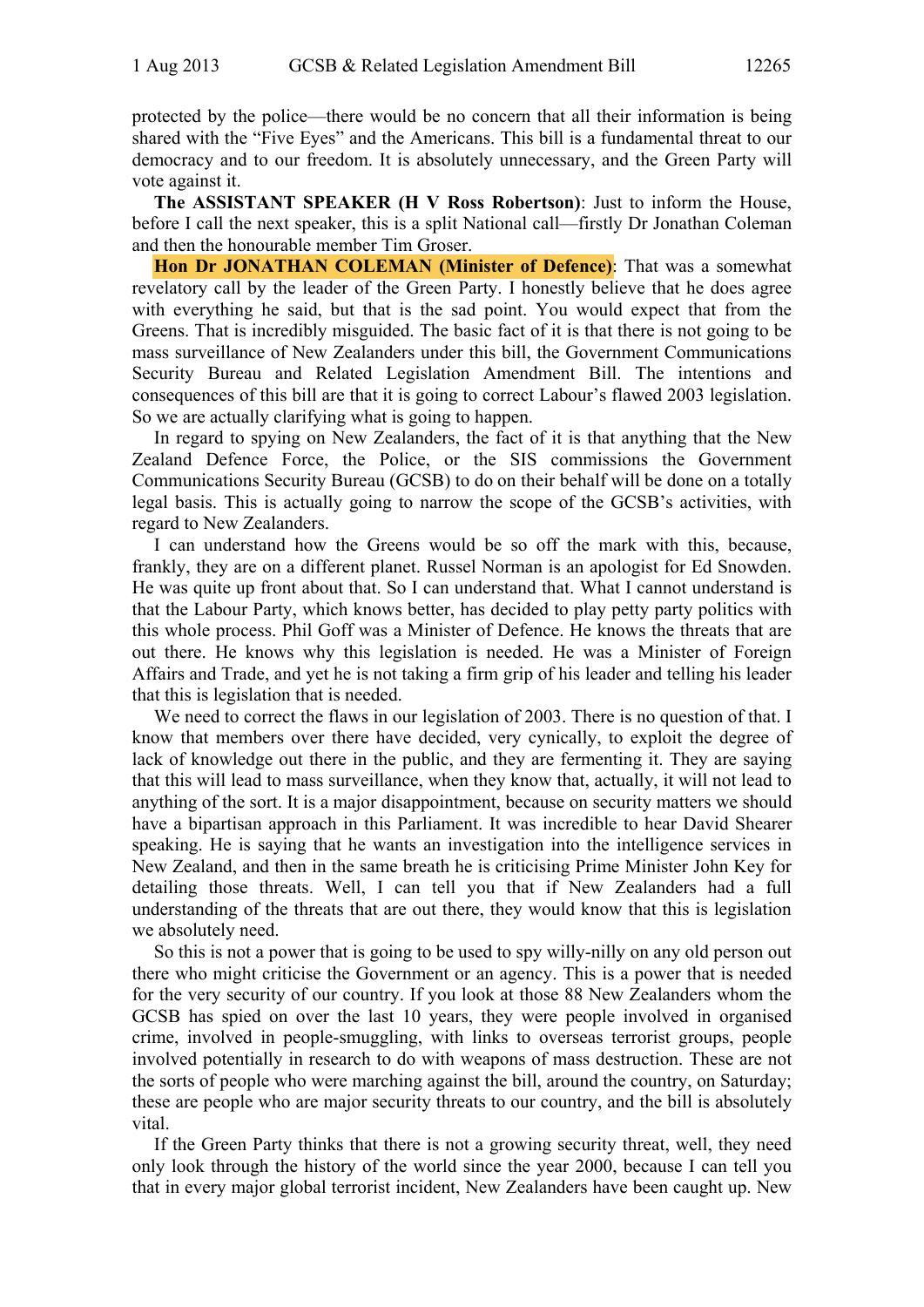Zealanders were caught up in 9/11, in the Bali bombings, and in the London tube bombings, and it is naive if anyone thinks that there are not people in this country holding New Zealand passports, both here and travelling overseas, who potentially do not present a threat to our national security.

So this is very important legislation, but the key thing is that it does not allow for mass surveillance. Everything that the Police, the SIS, and the Defence Force do, in terms of using the GCSB, has to be done with legal authority. So it is a very strong protection for the rights of New Zealanders. I think it is time that the Labour Party took its misguided Green Party colleagues by the scruff of the neck and said: "Look, this issue is serious. You've got to actually work with the Government to come to a sound understanding of this."

The last thing I would say is that for Russel Norman to say there are hundreds of thousands of people in the free world fighting against this sort of legislation is completely wrong. And for Dame Anne Salmond to say: "If you vote for this, don't come to Anzac Day.", is completely misguided. This bill is totally in line with the wishes of those who have died for New Zealand in previous conflicts, namely, for the security and the well-being of the people of New Zealand. Thank you.

**Hon TIM GROSER (Minister of Trade)**: I listened very carefully to the deputy leader of the Labour Party and the co-leader of the Green Party, and I have to say that I am not surprised that they continue to grossly misrepresent the purposes of this bill, the Government Communications Security Bureau and Related Legislation Amendment Bill, its specific safeguards, and the context within which this bill was drawn up. It is irresponsibility of a significant degree. We all know about Opposition politics, OK? There has got to be some slack given to Opposition politics, where things that were done when the party was in Government are airbrushed out of reality—fine. But there are some limits that have to be observed. We could debate, probably inconclusively, where they should stop before you start to undercut the fundamental concept where Government proposes and Opposition opposes, but we cannot debate where it starts. Where it starts is national security.

I am not going to address the Green Party's issues; I think Mr Coleman very adequately summed up in his previous comments exactly where the real heart of the Green Party stands. But we expect a higher standard of care from the Labour Party, because when it was in Government it did not give us any signal that it thought it was living in political "La-La Land", where there are only naughty teletubbies who just need better information to make more informed decisions. It understood about national security when it was in Government. Labour understands the types of crimes that the Government Communications Security Bureau (GCSB) has been involved in unfortunately without adequate safeguards, which this bill is about to correct—around terrorism, around people-smuggling, and around fundamental threats to New Zealand's national security, and on this issue the Labour Party should have shown a far higher level of responsibility and accepted that this was absolutely necessary to clarify the purposes of this bill.

We are just, as I said, airbrushing out of reality the fundamental problem with the legislation that Labour introduced in 2003, and to get up and start to make speeches about the expansion of spying powers is fundamentally irresponsible. The core operational section of the 2003 Government Communications Security Bureau Act says in section 8(1)(e) that the GCSB may assist "any public authority or other entity, in New Zealand or abroad,  $\dots$  (ii) on any matter that is relevant—(A) to the functions of the public authority or other entity;". You could drive a civil liberties bus through that section. There were so few protections of a legal and political nature around the original 2003 Labour legislation.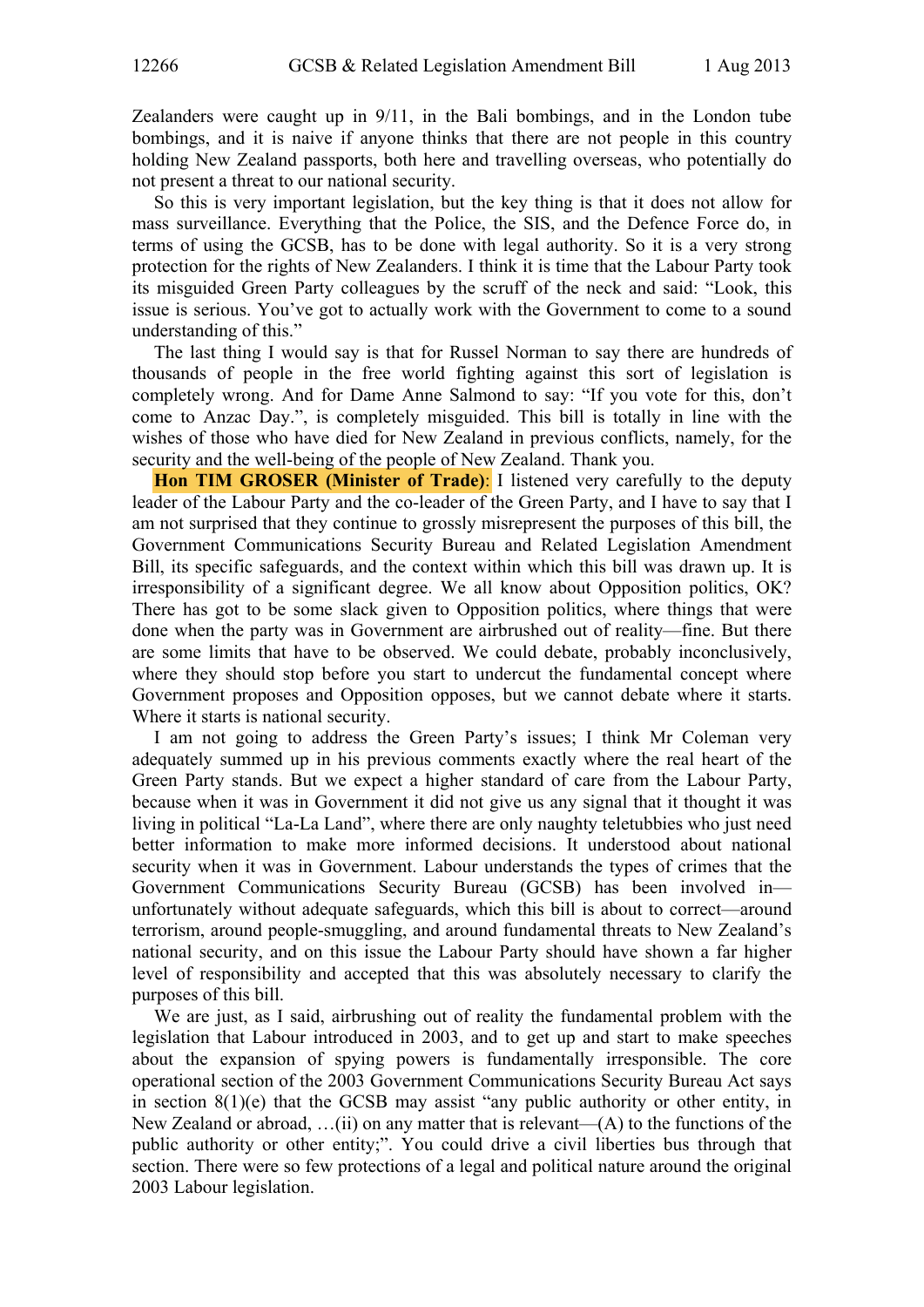This bill—I am not going to go on; this is very straightforward—puts roadblocks in the way. This is no longer a highway down which any Government agency can apply on any matters that are relevant without proper safeguards and without proper legal procedures, and channelled through only three institutions of the State. The real reality is that this is a matter of national security. We are tidying up through putting in place proper legal and constitutional safeguards that will actually narrow the scope—narrow, not expand the scope—of the GCSB. The fact that the Labour Party—I have no confidence whatsoever that if we talk for the next 10 years the Green Party would ever get this point—is stirring up legitimate concerns of New Zealanders in a way that is totally at variance with the fact is simply outrageous.

**Rt Hon WINSTON PETERS (Leader—NZ First)**: The sincerity of that last speech is evidenced by the fact that the man who gave it, Tim Groser, is just back from the latest round of the Trans-Pacific Partnership negotiations, but he will not tell one New Zealander what we are negotiating about. It is an utter secret.

The fact is that it is very instructive that the Attorney-General led off the debate for the Government, substituting bombast for substance, and I say this because it is very apposite for our future. That Minister who made that speech was put up for a certain reason, which as time unfolds he and we and everybody in the country will understand—but that is for another day.

The other thing is that the Prime Minister was so alarmed, in his press statement, at al-Qaeda being in New Zealand that he decided not to speak on this Government Communications Security Bureau and Related Legislation Amendment Bill, which is in his name. He was so alarmed by this information that he decided not to make a speech today and to put the usual yes-men up to give his address.

We rise on behalf of New Zealand First to speak on the Government Communications Security Bureau and Related Legislation Amendment Bill. We recognise that the defence and security of our country is of the utmost priority and we said so from day one. It is one of the fundamental pieces of the social contract between the State and its citizens that the people's safety and defence from internal and external threats must be maintained. And that fundamental principle, we believe, should be shared across all political parties, whether it be in relation to foreign affairs, the police force, or our citizens' right to protest.

We would like it to be on the parliamentary record that New Zealand First was prepared to seriously deal with this legislation, provided a number of safeguards were included. Sadly, this Government has not taken that approach, nor has it generally sought to work across the parliamentary divide. [*Interruption*] The member from Hamilton can make those sorts of frowning statements over there, but I will say something to him that he should not overlook: this is almost a sideshow to what has happened in New Zealand.

What has happened in New Zealand is that the Prime Minister is on record saying statements that are demonstrably not true. For decades the New Zealand people and our intelligence agencies have remained under the radar screen. They have been getting on with the job, protecting New Zealand's interests and remaining unseen by the general public.

## **Hon John Banks**: Give us an example.

**Rt Hon WINSTON PETERS**: I say to Mr Banks, when he shouts "Give us an example.", that Mr Dunne said that too and he was gone in a matter of days. We do not make idle threats here. I want to come back to say this. We had a status quo of our agencies under the radar screen. The status quo was maintained under numerous Governments both Labour and National. There was no great controversy until along came John Key.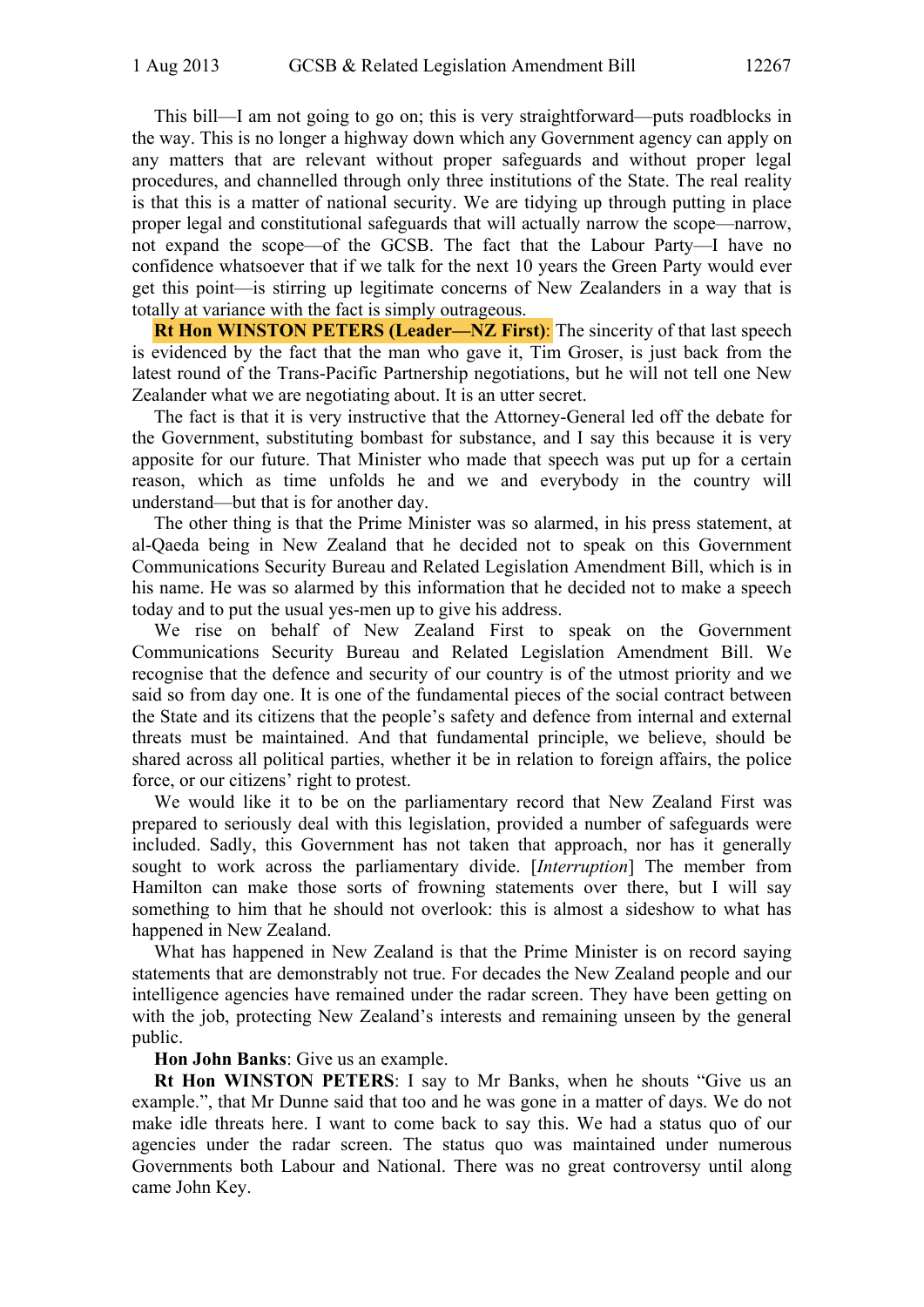In the past month we have seen our security agencies go from being an insular beltway issue to being one of great controversy on which nearly every New Zealander now has a view. New Zealanders are now well acquainted with the background because of all this news and speculation about spies, lies, and alibis. It is big news and the architect around the Government Communications Security Bureau (GCSB) controversy is the Prime Minister, who is the Minister in charge. With the Prime Minister coming primarily from a background of money speculation, we assumed that he might at least pay some attention to the detail, but he has not.

Remember that this issue exploded with the illegal actions of the GCSB over the Kim Dotcom affair. There is no time to go into the facts about that, save to say this: the Prime Minister's denials of prior information about Kim Dotcom, the Hollywood connection, the Washington power elite, and, because he just made a statement, the role of the Attorney-General—

## **Hon Christopher Finlayson**: Ha, ha!

**Rt Hon WINSTON PETERS**: It is all laugh now, but you will not be laughing later—that I do know. I want to tell that man there that forensic research is critical in our game and there is the research that implicates him—deeply implicates him. [*Interruption*] It is no use saying it now. Wait until the reply at the end. I know that he led off, but if he wants to put it on the line today, I tell him to get up and say in the reply today that in no way is he in any way involved in the Kim Dotcom affair. Say it on the line, in this House, on the record, so that if it is disproved he has to go. That is my challenge.

# **Hon Anne Tolley**: What? You're mad.

**Rt Hon WINSTON PETERS**: Oh, yes, you are right.

 If you are looking in the mirror and you say: "What a nut.", you are quite right, because he is nuts to put his whole career on the line in the way that he has implied by his constant denials. The nature of the GCSB engagements, if you look at all those allegations and at the Prime Minister's denials, are all bound to fail.

**Hon Christopher Finlayson**: Complete fantasist.

**Rt Hon WINSTON PETERS**: Attorney-General—

**Hon Christopher Finlayson**: Complete fantasist.

**Rt Hon WINSTON PETERS**: No, no, it is not a fantasy. It is not a fantasy to know what the Attorney-General's record on this is. Nobody has inquired as to what he has done.

#### **Hon Anne Tolley**: What?

**Rt Hon WINSTON PETERS**: Do not look at your colleague. Do not look at the Minister of Police for some sort of haven, for some sort of refuge, because I have so often in my career seen denial after denial, only to see tears and desolation when it is over.

**Hon John Banks**: Oh, yeah, we know about denials, Winnie.

**Rt Hon WINSTON PETERS**: And John Banks knows all about this. John Banks knows all about this. For goodness' sake, he was hugged by a bear of a man and he could not remember him. He got into a helicopter and he could not remember that, even though he has got a helicopter licence and takes great pride in that. He went off to this great mansion and could not remember that. There was a huge Guy Fawkes display paid for by this great big bear of a man and he could not remember that, and then he got 42 separate donations and he forgot not one or five—that is possible—or 10 or 20. He forgot all 42. Unbelievable—unbelievable.

**Hon John Banks**: Have you paid the money back yet, Winston?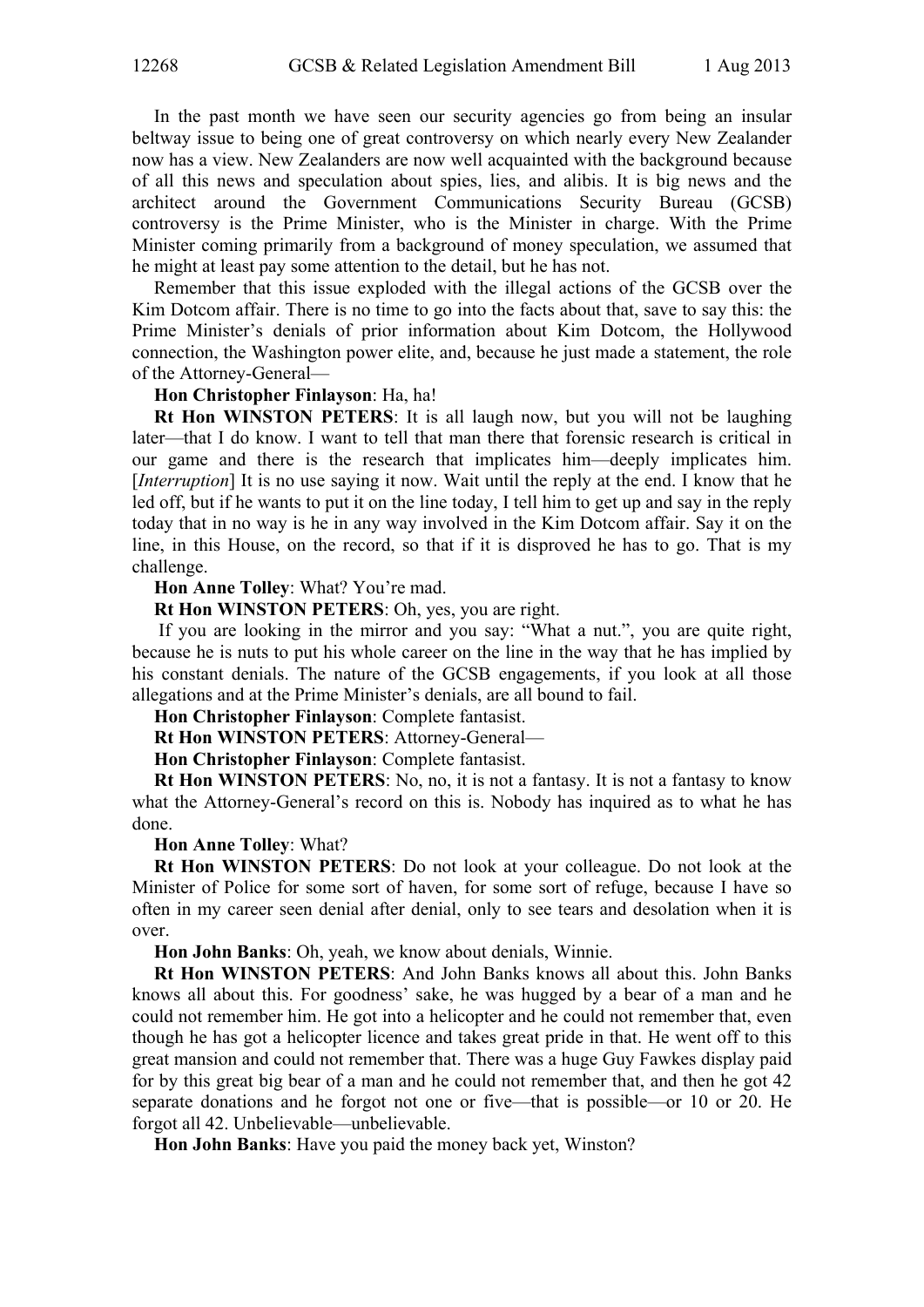**Rt Hon WINSTON PETERS**: Unbelievable, Mr Banks, and that is why, sadly, the great career that most of his colleagues used to sponsor and help him through has now come to disaster. He is on his own.

The Prime Minister's stance is to deny culpability and to argue, despite the Eagleson missives, that he, as Prime Minister, is not responsible. How dramatically things have changed. This is what somebody said way back in 2007. He said: "Ladies and gentlemen, I believe you get the democracy you are prepared to stand up for. Here in New Zealand we often take our democratic freedoms for granted. We think they always will be there. We have a Bill of Rights which is supposed to protect our right to freedom of expression. What on Earth could go wrong?". And this member of Parliament went on to say this: "I have a different view. I believe what Thomas Jefferson said—that the price of freedom is eternal vigilance. We cannot and we must not take democratic freedoms for granted. Because, in reality, it is not a Bill of Rights that protects our rights. It is not up to a solicitor in the Crown Law Office or an official in the Ministry of Justice. In the end, it is not up to the government at all. The protection of rights lies with us, the citizens of New Zealand. There are times when we have to stand up for our rights, and the rights of our neighbours and friends, and indeed the rights of people we totally disagree with, or else these rights will begin to erode away."

# **Hon Annette King**: Who said that?

**Rt Hon WINSTON PETERS**: Who said that? Why, John Key said that. Well, of course, detail is important. It was not Thomas Jefferson who made that statement, but John Philpot Curran, when he said: "The condition upon which God hath given liberty to man is eternal vigilance;". Facts are important.

What, Prime Minister and Attorney-General, has happened? Seeing as the Attorney-General has given all his political background and his majesty in the law, which he frequently, and in grave vanity, extols around the circuit, I ask what, Attorney-General, has happened? [*Interruption*] Ha, ha! Well, they have been selling off their ideals quicker than they have been selling off their assets. As for Peter Dunne, well, he said this: "… I think we start down a very slippery slope. And I for one, having had a long interest in protecting personal privacy, am not prepared to take that step." That is what he said on 11 June.

Who is overseeing the activities of the intelligence and security agencies, and are they independent, with teeth? First question—answer: no. What civil liberties are herein being eroded? Answer: too many. Three: with respect to metadata and new cyberspace technology, are there nevertheless in this bill fundamental principles that will see this law endure? No, there are none.

In conclusion, New Zealand First believes in the security of this country, its defence, and its well-being, and what we are opposed to is dangerous law changes and the sycophantic defence of them by people who should know better, like the Attorney-General—the sycophantic defence of the indefensible by the Attorney-General. This man appoints judges. This man has got enormous sway, and out there in the great land of the law he has shamed himself. This is bad legislation, and in its present form it should not pass.

**Hon JOHN BANKS (Leader—ACT)**: We have just heard from the right honourable member who is the principal shepherd of the politics that has been practised so well by the Labour Party all week and has got it nowhere—dog whistle.

**Rt Hon Winston Peters**: I raise a point of order, Mr Speaker. I forgot to table the issue of the first emergency here—Mr Thorn has just resigned.

**The ASSISTANT SPEAKER (Lindsay Tisch)**: Are you seeking leave to—

**Rt Hon Winston Peters**: Table information about that.

**The ASSISTANT SPEAKER (Lindsay Tisch)**: Well, that is—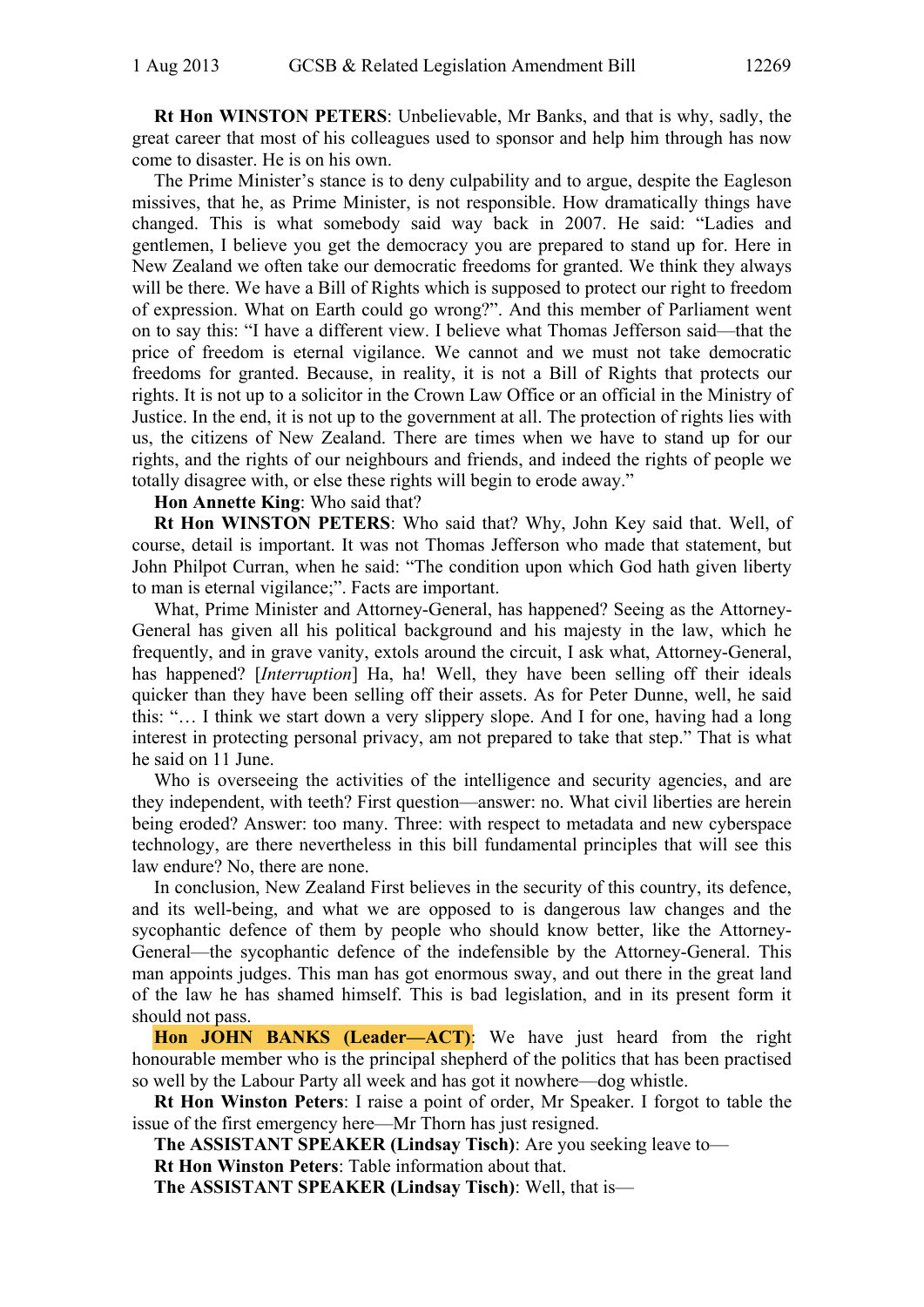**Hon JOHN BANKS**: Point of order. This is not the appropriate time to do—

**The ASSISTANT SPEAKER (Lindsay Tisch)**: I ask the member to sit. We have a point of order. Look, that information is publicly available—

**Rt Hon Winston Peters**: No.

**The ASSISTANT SPEAKER (Lindsay Tisch)**: It is publicly available. It is on the website, and that—[*Interruption*] Order! [*Interruption*] Order! Please. I am calling the Hon John Banks.

**Hon JOHN BANKS**: About time, too. That was a rambling—a rambling—from the leader of New Zealand First. I can tell Parliament and the people of New Zealand today that the Prime Minister tried on numerous occasions to set up meaningful discussion with the right honourable leader of the New Zealand First—"Winston First"—Party to discuss these matters, and the phone was always off the hook.

**Rt Hon Winston Peters**: I raise a point of order, Mr Speaker.

**Hon JOHN BANKS**: The phone was off the hook.

**The ASSISTANT SPEAKER (Lindsay Tisch)**: There is a point of order. When I am on my feet, members will sit.

**Rt Hon Winston Peters**: I take offence at that gross misrepresentation about the New Zealand First Party and its name. The fact is that just because Santa Claus ran into heavy weather, it is no time—

**The ASSISTANT SPEAKER (Lindsay Tisch)**: No.

**Rt Hon Winston Peters**: —to call Rudolph.

**The ASSISTANT SPEAKER (Lindsay Tisch)**: No, look, the point that you make—[*Interruption*] Order! I am on my feet. The point that you made was a valid one. Members refer to members and their parties by their correct name. But it does not help then to go on and throw something back.

**Hon JOHN BANKS**: The Prime Minister tried on numerous occasions through his office to set up a meeting with the leader of New Zealand First, and the phone was always off the hook. The question I ask my colleagues on this side of the House is whether the politics of the dog whistle being perpetrated this week by David Shearer will work. Will they work for him? No, they will not work for him. He was also invited by the Prime Minister, in my presence in the Intelligence and Security Committee, to have a chat with the Prime Minister about these things, but, of course, he did not say that today. He offered the Prime Minister not one constructive piece of advice to make right this Government Communications Security Bureau Act, which the Labour Party put in place in 2003. We are here because of shonky legislation perpetrated on the people of New Zealand by the Labour Government in 2003. It could have had much more thoughtful legislation then that would have worked in the best interests of security and intelligence for this country, but, no, it put together and shonked together a piece of bad legislation that we on this side of the House have had to fix up—have had to fix up.

But the Labour members did not want to come across. They bleat today that this side of the House has just one number—one individual—to pass this legislation. We have been waiting for them for years. If it was not for the leadership of the Prime Minister to put this legislation right, we would still be dealing with the Labour Government's shonky 2003 legislation that did not work in the best interests of New Zealand, including Dotcom. It did not work in the best interests of Dotcom. It did not work in the best interests of the 88 warrants that the Government Communications Security Bureau (GCSB) were exercising. It did not work in the best interests of an open, democratic society with a search and surveillance overview of the country to keep us safe. It did not work because the legislation was blurred and bleary, and, like the learned member, my aged friend over there, the Rt Hon Winston Peters, it was out of date. It was out of date. I say to the leader of New Zealand First that the legislation we are fixing today was, like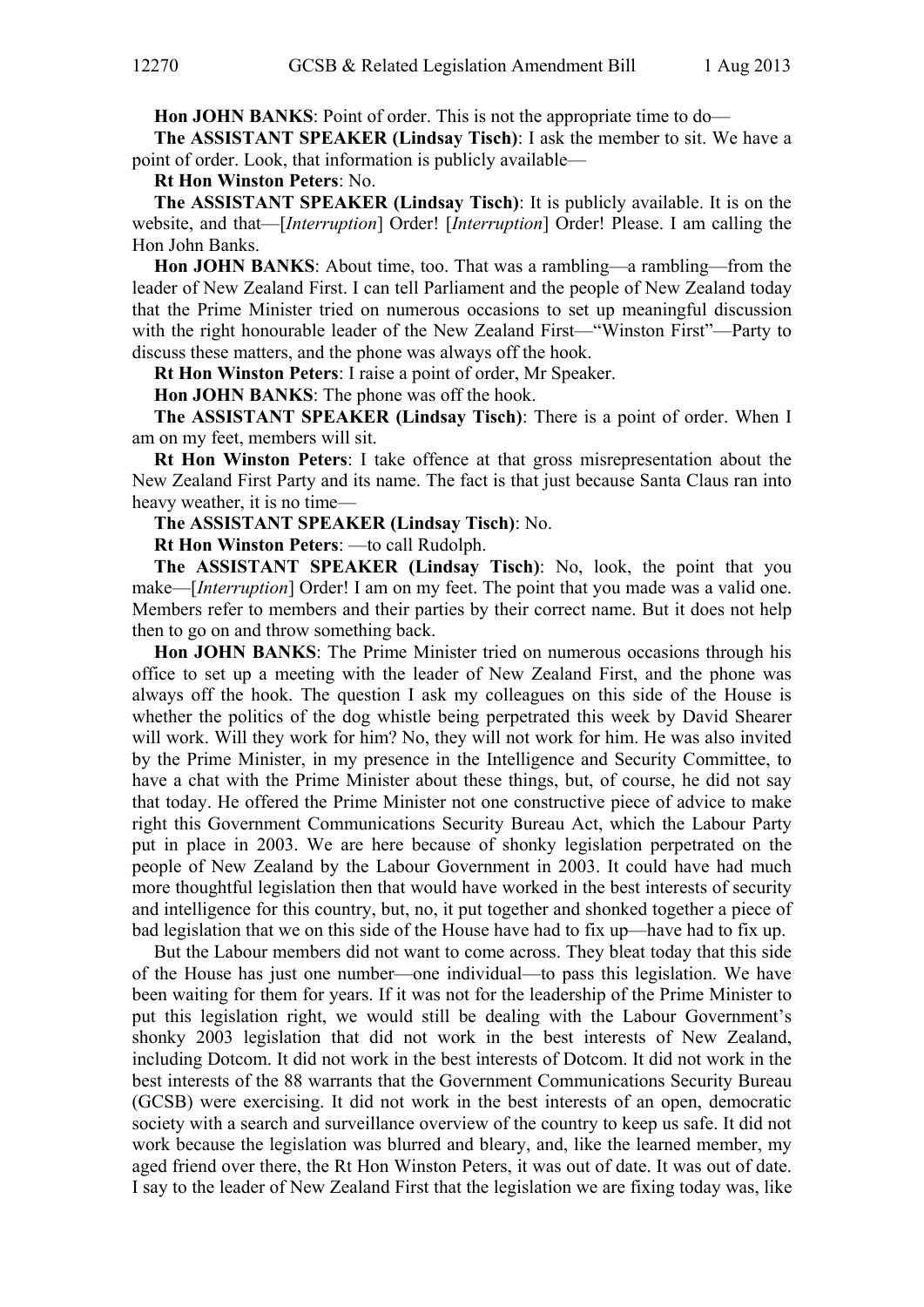that member, well and truly out of date. Its use-by date was expired before it was even put in place in this Parliament in 2003.

The ACT Party and the people of Epsom back those who work to defend our country. The ACT Party and the people of Epsom back the men and women of the New Zealand Defence Force and our small but vital intelligence and security communication agencies. We do not put the boot into them. We do not blame them. We support them and we help them, and this afternoon we are supplying them with a legislative framework to make all of their work most worthwhile inside the legality of search and surveillance needed by this country for the democratic purposes of keeping these shores safe from people who would otherwise want to harm us.

The ACT Party and the people of Epsom back the men and women of the New Zealand Police, who keep us safe in our homes and our property and protect us. The ACT Party and the people of Epsom believe it is the primary duty of Government to keep New Zealand safe from both foreign and domestic threats to our lives and property. That is why any abridgment of our fundamental rights must be expressly authorised by clear law and only to the extent necessary to achieve the first duty of the Government—as Mr Attorney-General said so well, the protection of the rights and values of the people of this country.

All regimes that authorise the Government to engage in covert activities have three features. These are the three features that are spelt out in this new legislation. First, they must have clear legal authority; second, there must be strong executive branch oversight; and, third, there must be parliamentary oversight like the Intelligence and Security Committee on which I serve—and on which the leader of the Labour Party serves and on which the leader of the Green Party serves, and to which they made no substantive contribution to changes in the shonky legislation that we have tried to fix here today. They made no contribution on that parliamentary select committee whatsoever except criticism. What we tried to do is put right the legislation that they got wrong in the first place. Being fair to the Green Party, the Green Party in 2003 did not support this legislation.

Labour failed to get the law right in the first place. The Kitteridge report found that the 2003 legislation was probably never fit for purpose—that is what Miss Kitteridge said. That is what Justice Neazor said. It is not fit for purpose, it needs to be reformed, and that is what we are doing today. On the other side of the House they are whingeing and bleating because the people of New Zealand have not given them the numbers to be on this side of the House. They are still fighting the 2011 election. Further, the GCSB could intercept the communications of New Zealanders on behalf of public entities so long as those entities had legal authority to do this, yet Labour's legislation said, in contradiction to these express provisions, that the GCSB cannot intercept the communication of New Zealanders.

What a total mess this legislation became. What a total mess the execution of this legislation became. Labour cannot tell the country that it did not know the GCSB was doing this work on behalf of other public entities. Although it is fair enough for Labour to ask for an inquiry, Labour should have recognised the immediate need to fix up this legislation, which was probably never fit for purpose in the first place. Notwithstanding its plea for an inquiry, which was the only proposition it put to the Intelligence and Security Committee, it did not want to help this Parliament fix up that shonky piece of 2003 rushed-through legislation.

ACT agrees with the Cabinet secretary, who is a fine public servant, that the 2003 Act needs an immediate fix. That is what the fine public servant Rebecca Kitteridge said. It needs an immediate fix. The Prime Minister said to the leader of the Labour Party in my presence, and the Prime Minister said to the Green Party, and the Prime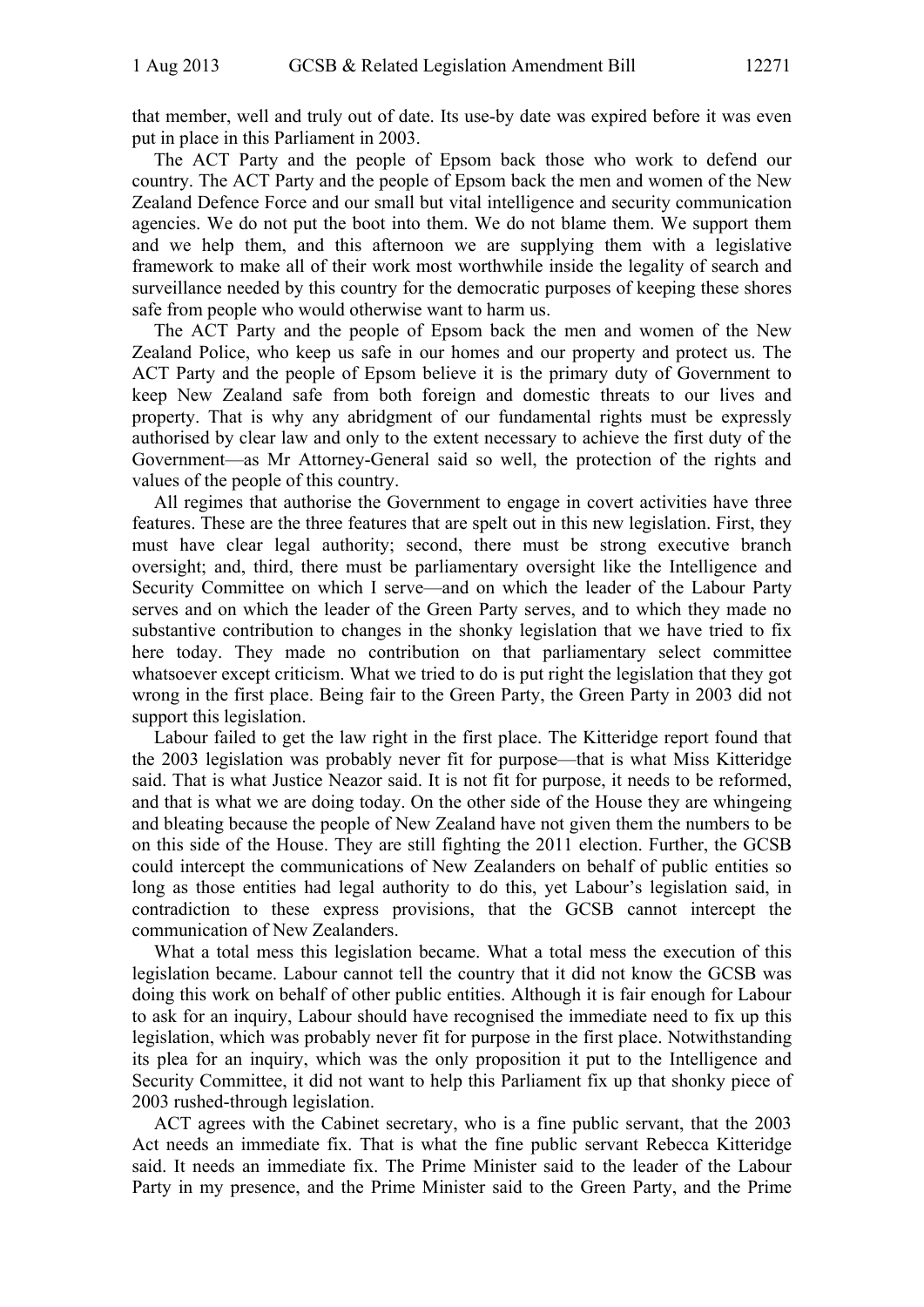Minister said to the apparatchiks in New Zealand First: "Come and have a cup of tea, and we will try to meet at the crossroads—we will try to meet at the crossroads." The Prime Minister is good at having cups of tea, Winnie. He would willingly have had you in his office and given you some tea, to meet at the crossroads, so we could fix up a piece of legislation that you, Mr Peters, voted for in the first place.

The ACT Party is pleased to support the beefing up of the office of the Inspector-General of Intelligence and Security. The ACT Party suggested that there be better links between the Inspector-General and the Intelligence and Security Committee. There are matters not fixed by this bill that require more work. One such issue is the definition of private communications. There is a lot of work to be done. Is it not a pity that this Parliament could not agree on this piece of substantive legislation, to fix up the shonky piece of work that was a once-over-lightly done in 2003 by a previous Government led by Helen Clark? The bill is crystal clear on what the GCSB can do, and the bill is crystal clear on what the GCSB cannot do.

The final point I make, of course, is that there is a risk to freedom from the covert capabilities of any Government. That is stating the obvious. This bill seeks to manage the risk by improving oversight. That is why I support it.

**Hon PHIL GOFF (Labour—Mt Roskill)**: There is a deep irony today in the fact that this Government will seek to pass this legislation, the Government Communications Security Bureau and Related Legislation Amendment Bill, on the votes of two discredited and temporary MPs. One, John Banks, has just resumed his seat after speaking to this House. That man is the man who went to meet Kim Dotcom. He forgot about Kim Dotcom. He is a man who is easily overlooked!

**Hon Trevor Mallard**: And the giraffe.

**Hon PHIL GOFF**: He forgot about the giraffe, he forgot about the hippopotamus, he forgot about the biggest mansion in New Zealand, and he forgot about the helicopter ride that took him there. But, most important, he forgot about the fact that he went to Kim Dotcom and asked for \$50,000 in two cheques of \$25,000 each, and then declared the donation anonymous. That was not true. That was a lie. Everybody in this House knows that was a lie. And that man comes into this House to support a piece of legislation that fails to get a consensus of support in this House, and fails to get a consensus of support across New Zealand.

The other vote that the National Government relies on is Peter Dunne's. Two weeks ago I heard Peter Dunne say on radio, without qualification, that he would not support a piece of legislation that gives the Government Communications Security Bureau (GCSB) the right to spy on New Zealanders. Without qualification, he said that he would not support that legislation. A week ago he said that there was a willing buyer and a willing seller. I wonder what the price was. What embassy was it? It is yet another political appointment that Peter Dunne will go on because he has sold his soul. He did exactly what he promised 2 weeks ago he would not do. That man was sacked as a Minister because he broke the oath of office as a Minister that he would not disclose the Cabinet papers of his own Government.

That is whom the Government relies on to get this legislation through. It does not rely on the support of ordinary New Zealanders. We had a poll, did we not, on TV3. It found that 40 percent of New Zealanders did not have trust and confidence in the GCSB. That is unprecedented. Forty percent of New Zealanders have lost faith in the organisation to which this Government is now extending the powers to be able to spy on ordinary New Zealanders.

We heard a lot of cant about the failure to get a consensus and why Labour was not supporting the bill. It was not through a lack of goodwill. This Labour Party accepts that we need to have intelligence agencies, and accepts that there are threats in the world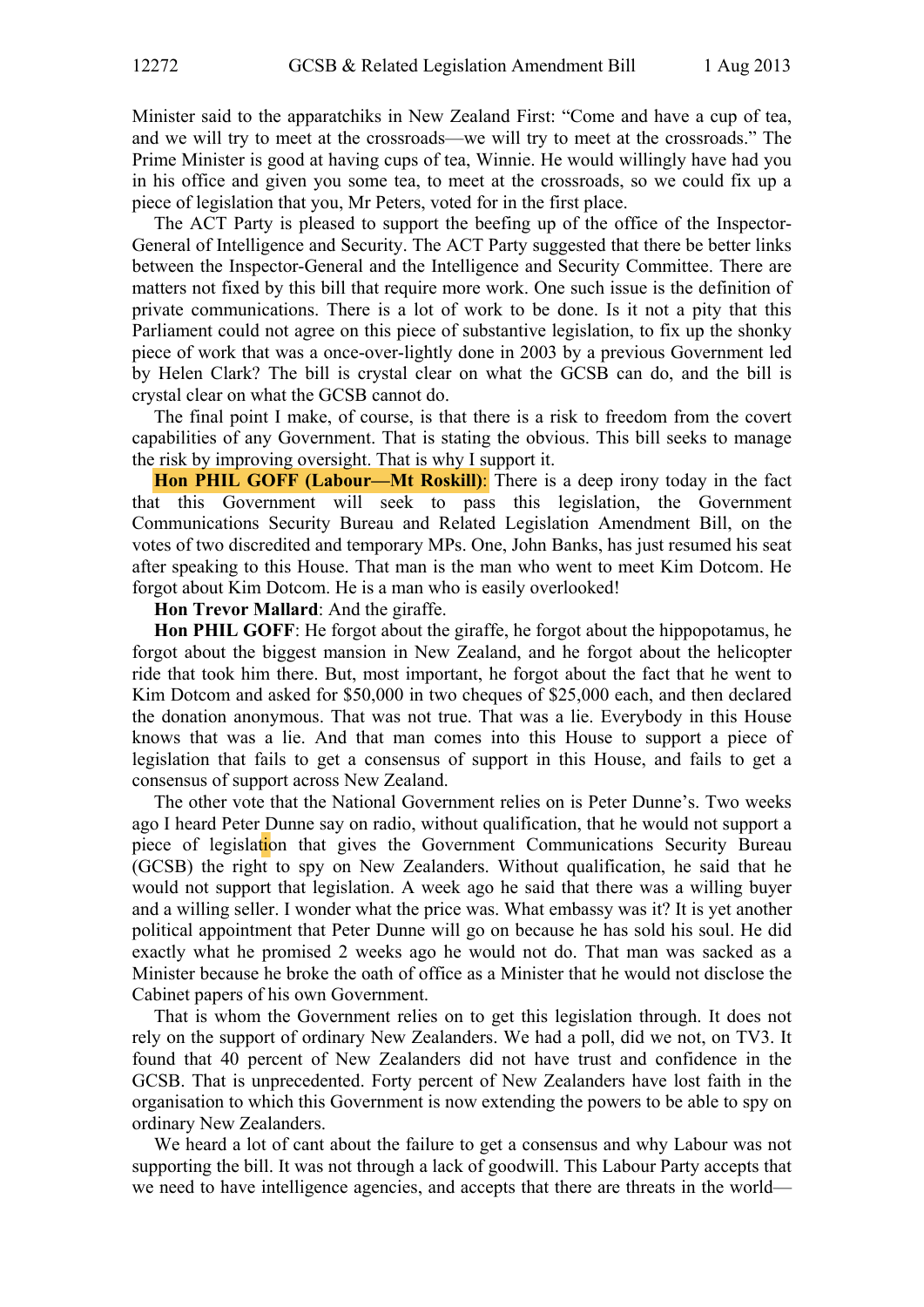cyber-security threats, threats to our economy, and threats, potentially, from terrorists. What it does not accept is that this piece of legislation is being passed in a way and with content that protects the other rights of New Zealanders, the rights to freedoms and privacy. I challenge the National Government and the next speaker who gets on his or her feet to say why it is that the key agencies of government that are our watchdogs to protect those rights and freedoms have all come out against this legislation.

The Privacy Commissioner—a former Secretary of the Cabinet, a woman whom you can absolutely rely on—said that this legislation must not go through, it needs an independent inquiry before we give these extra rights to that agency. We had the Human Rights Commission—not full of trendy lefties appointed by the former Labour Government but full of people appointed politically by that National Government which said that this legislation should not pass. The commission said that it lacks adequate oversight, it makes inadequate provision for ensuring appropriate transparency and accountability of those who administer the legislation, and it does not provide for a legal regime containing sufficient safeguards against abuse of power and to facilitate a proportionate approach. That is from an agency—the Human Rights Commission appointed by that Government.

There is no consensus in New Zealand for this legislation. There is no consensus in this Parliament for it. This Government is relying on two discredited MPs to pass legislation that we should be extraordinarily cautious about. We are giving powers to an agency that is not subject to the normal scrutiny by the media or by Parliament, because it acts in secret. We have the core submitters on this legislation saying that it has been rushed, that it was introduced under urgency, and that they had not time to prepare submissions on it.

This is legislation that should have taken time. This is legislation that should have followed a full and independent inquiry into not just the GCSB but, in fact, all of our security agencies. That is how you do it. That is how the Australians do it. They do it regularly. You have a full public independent inquiry and you base your legislation on what that inquiry shows. This Government has rushed the legislation through. This Government has rushed it through to cover its tracks and its own failures, incompetencies, and inadequacies.

 What New Zealander believes that John Key has done his job in placing the GCSB under his proper scrutiny? I know that Helen Clark did. She was there until 1 in the morning doing her job. This man has not done his job. This man claimed not to have ever heard of Kim Dotcom, despite the fact he has the biggest house in his own electorate. This man claimed that he had never been briefed by the GCSB on Dotcom. That was not true, and it was proven untrue. This man said that he did not know about the illegality of the GCSB's spying until 7 months later. He did. It is inconceivable that he did not know about it. This man, John Key, said that he did not know that his deputy leader and Acting Prime Minister at the time, Bill English, had suppressed the ability of the court to know about what the GCSB had done. That had never been done before in the history of this Parliament and under our constitution, and he claims that Bill English never briefed him.

This man says that he has nothing to do with spying on journalists. That is not what Andrea Vance thinks. She said that that lacks credibility: "… [the Speaker and] John Key claim a cock-up … over conspiracy. Forgive me if those assurances ring hollow." This is from a member of our parliamentary press gallery. This person, John Key, is simply covering up. This person cannot be relied on to exercise the proper scrutiny over our spy agencies. That is even more reason why we need legislation that will work even when we do not have a Prime Minister who can be bothered doing his job of oversight.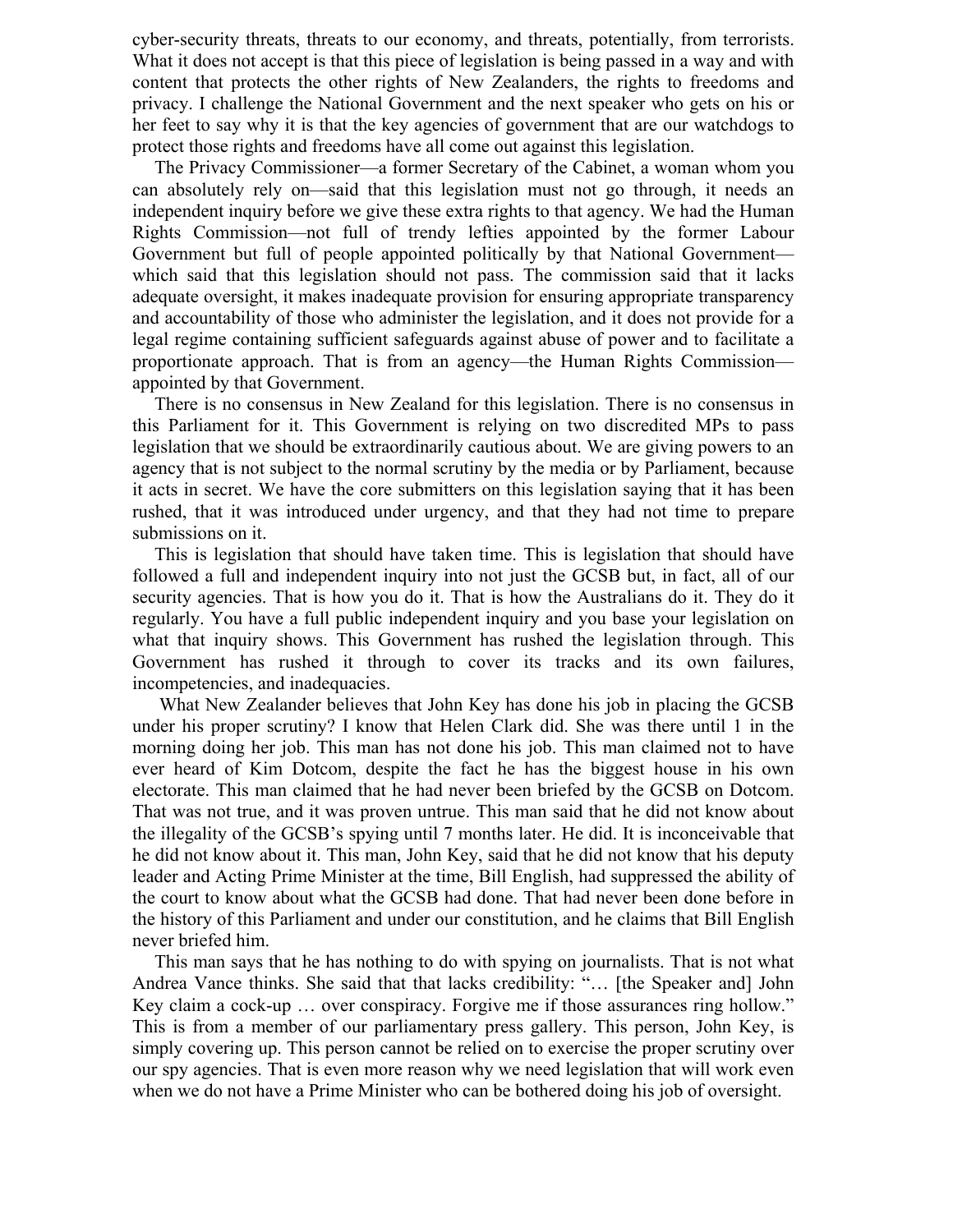This legislation before us does not do the job. It is inadequate. It does not provide us with confidence in what will happen. You know, we even had a former head of the Department of the Prime Minister and Cabinet, David McDowell, see the legislation with its proposed changes and say this will not do. This is a man with inside information, who said that this legislation does not provide the protections or the assurances that we properly have scrutiny over an agency that we are giving extraordinary powers to. He is not a trendy leftie. He is not a wild radical. He is a lifetime professional—retired now—civil servant, just as Marie Shroff is. The two people who have better inside information than anybody else make a lie of the claims that are made by the Government about the protections provided for in this bill.

This bill does not have the confidence of New Zealanders. This bill will scrape through on the votes of discredited members of Parliament. I want to say disgraced members of Parliament—both of them are disgraced members of Parliament.

I want to say this last thing. You know, if the Prime Minister were interested in independent scrutiny of the GCSB, he would have followed a proper appointment process in appointing the man who is the director of it. He failed to tell the country that this man was a personal friend. He followed a process that the State Services Commissioner did not approve of. This is a man who takes short cuts. This is a man who looks after his own. This is a man who would misuse power, and he is saying: "Believe me, this is for your own good." We live in an age—and I will finish on this point—where we have seen the abuse of power by security agencies, the National Security Agency, and the Government Communications Headquarters—

**The ASSISTANT SPEAKER (Lindsay Tisch)**: I am sorry to interrupt the honourable member, his time has expired.

**TE URUROA FLAVELL (Co-Leader—Māori Party)**: TƝnā koe, Mr Speaker. Kia ora tātou katoa. I will start by saying that the Māori Party will not be supporting this legislation, the Government Communications Security Bureau and Related Legislation Amendment Bill.

In the first 6 months as an MP, in March of 2006, I supported the call for a broader debate on intelligence and security matters. From relatively fresh eyes, as they were at the time, I shared the word on the street that the new anti-terrorism legislation was being pushed through Parliament in way too much of a rush. I could see protesters or activists designated as terrorists, even myself at the time.

I was told a story from the very early days of the Māori Party, in late 2004, when a Sunday newspaper had revealed that the Security Intelligence Service had launched a major covert operation investigating the Māori Party, our members, our leaders, and our associates. Operation Leaf, the story revealed, had been a major SIS campaign targeting various Māori organisations over several years. The article disclosed that a former SIS agent allegedly said he had quit the operation because of his disgust at the system that was spying on decent, law-abiding New Zealanders. Understandably, we were very, very angry about that, and yet the reaction from the Prime Minister at the time, Helen Clark, was that these allegations were simply "a work of fiction and laughable".

I will take the time to go back just a little bit in time to a part of the history around surveillance and human rights in Aotearoa. There are other episodes, of course: the case of the Algerian refugee Ahmed Zaoui, a political prisoner imprisoned, for nearly half of it in solitary confinement in maximum security, without charge or trial, and, earlier still, in 1996 when the SIS was caught trespassing in Aziz Choudry's house. These all form the history of the bill we are debating today. Fundamentally, that is one of the greatest issues we have with the whole debate around the Government Communications Security Bureau (GCSB) and the current legislation. For the very nature of the work in question is such that we will never know whether Operation Leaf was indeed fictional or fact.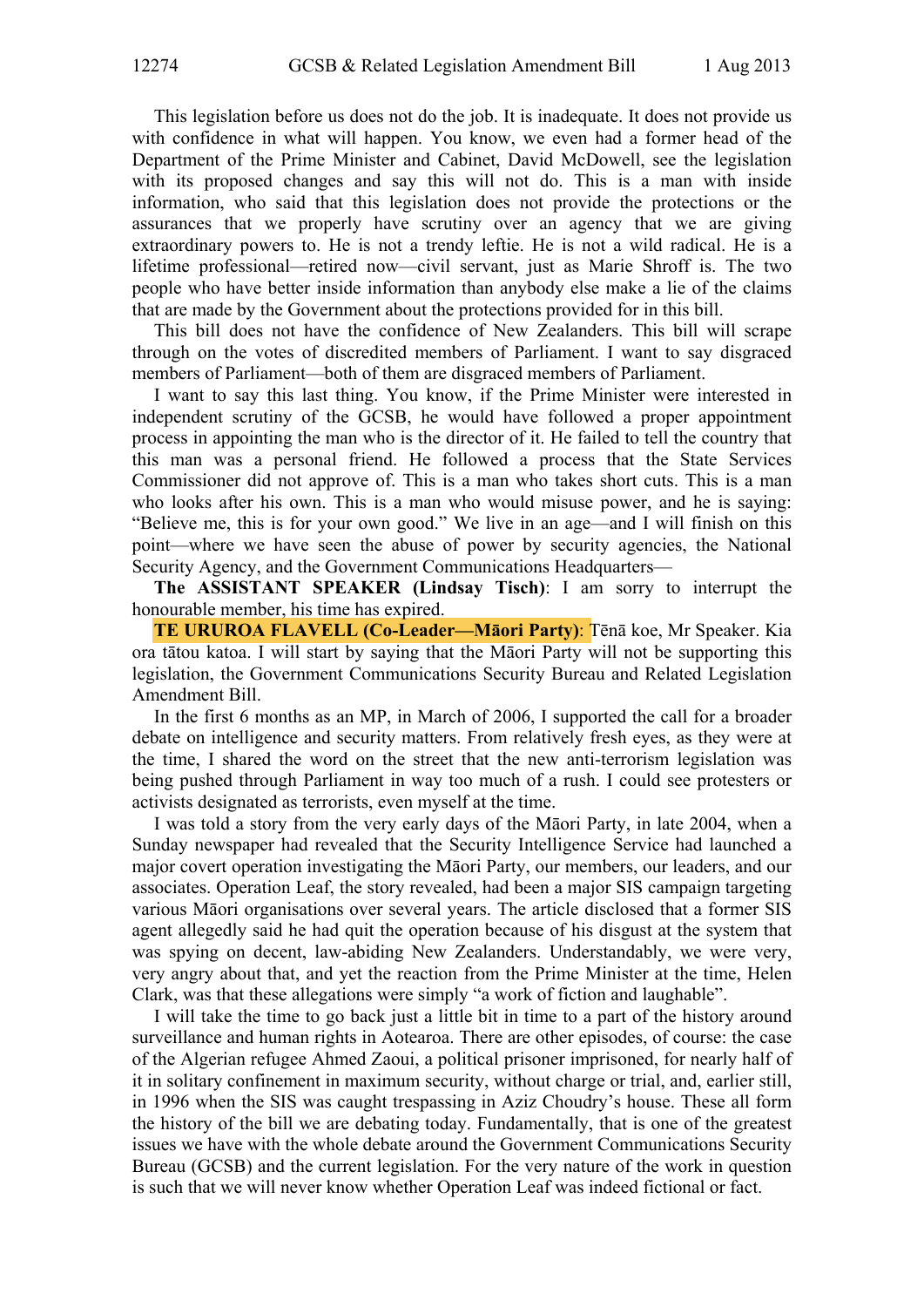The bill is being put forward to make amendments to the objective, function, powers, and limitation provisions, supposedly to improve clarity about the legal parameters for GCSB's activities and to accommodate changes in the prevailing security environment. Well, the New Zealand Law Society, as many have quoted already, was pretty up front about what "clarity" actually means. In its submission it said: "The bill empowers the GCSB to spy on New Zealand citizens and residents, and to provide intelligence product to other government agencies in respect of those persons, in a way not previously contemplated and that is inconsistent with the rights to freedom of expression and freedom from unreasonable search and seizure". That is pretty hefty stuff from people who have high reputations, and it certainly alerts us to common concerns around the new powers to conduct surveillance.

The underlying question must be: what does it mean for our people? We have to recognise the impact of context. The author of the book *The Hollow Men*, Nicky Hager, has noted that since the passing of Labour's Terrorism Suppression Act 2002 "people taking part in ordinary protests have found that they are being subjected to much heavier policing." According to Mr Hager, police have routinely removed computers, and exercised far tougher measures against people exercising a legitimate right to protest. Then you fast forward to 15 October 2007 and the raft of search and surveillance methods used in the police terror raids in Operation Eight and the subsequent human rights breaches.

Let us make no mistake. Law enforcement needs must be adequately met but, at the same time, in a way that is consistent with human rights values. I will tell you this: the Māori Party will never stop stating the obvious, that we want the system to be held accountable for decisions taken against so many innocent children who were taken from their homes in their nightwear, and searched in the street, causing significant trauma in the process. We must have answers for the way in which the State embarked on virtual PlayStation assault against the innocent people of the sheltered valley of Ruātoki.

That shameful period was followed by an equally disturbing raft of legislation including the Video Camera Surveillance (Temporary Measures) Act, forced through in 24 hours, and the Search and Surveillance Act 2012, also known as the "Guilty of Suspicion Act" or the "Creepy Peeping Act". Here we are again—here we are again. Whether the Government is red or blue is irrelevant; the secret surveillance of citizens appears to come with the territory of being the ruling power.

I come back to the questions of why exactly this new legislation is required and what it will do. Earlier this year the Māori Party wrote to the Prime Minister requesting a copy of the names of the 85 citizens who were the subject of potentially illegal surveillance by the GCSB, which were revealed in the Kitteridge report. We suggested that, to restore public confidence, the public disclosure of the names was required. The response we received from Mr Ian Fletcher, Director of the GCSB, left us in no uncertain terms that names would not be released, and that releasing those names might "prejudice the maintenance of law".

That is the catch-22 situation in which this bill is trapped. In order to restore public faith and confidence, we need to know more about the need for the proposed legislation. Yet the activities of the Government Communications Security Bureau by form and function are not readily available for discussion. No explanation or justification for the conferral of the new powers is given. The explanatory note states that the Act as it stands "was conceived at a time when the nature, extent, and potential impact of the cyber threat was dramatically different from the threat posed now". Again, that explanation is meaningful only if one knows the nature and the type of threat that is now faced. That is the point made also by the Human Rights Commission. A letter received today from the Chief Human Rights Commissioner, David Rutherford,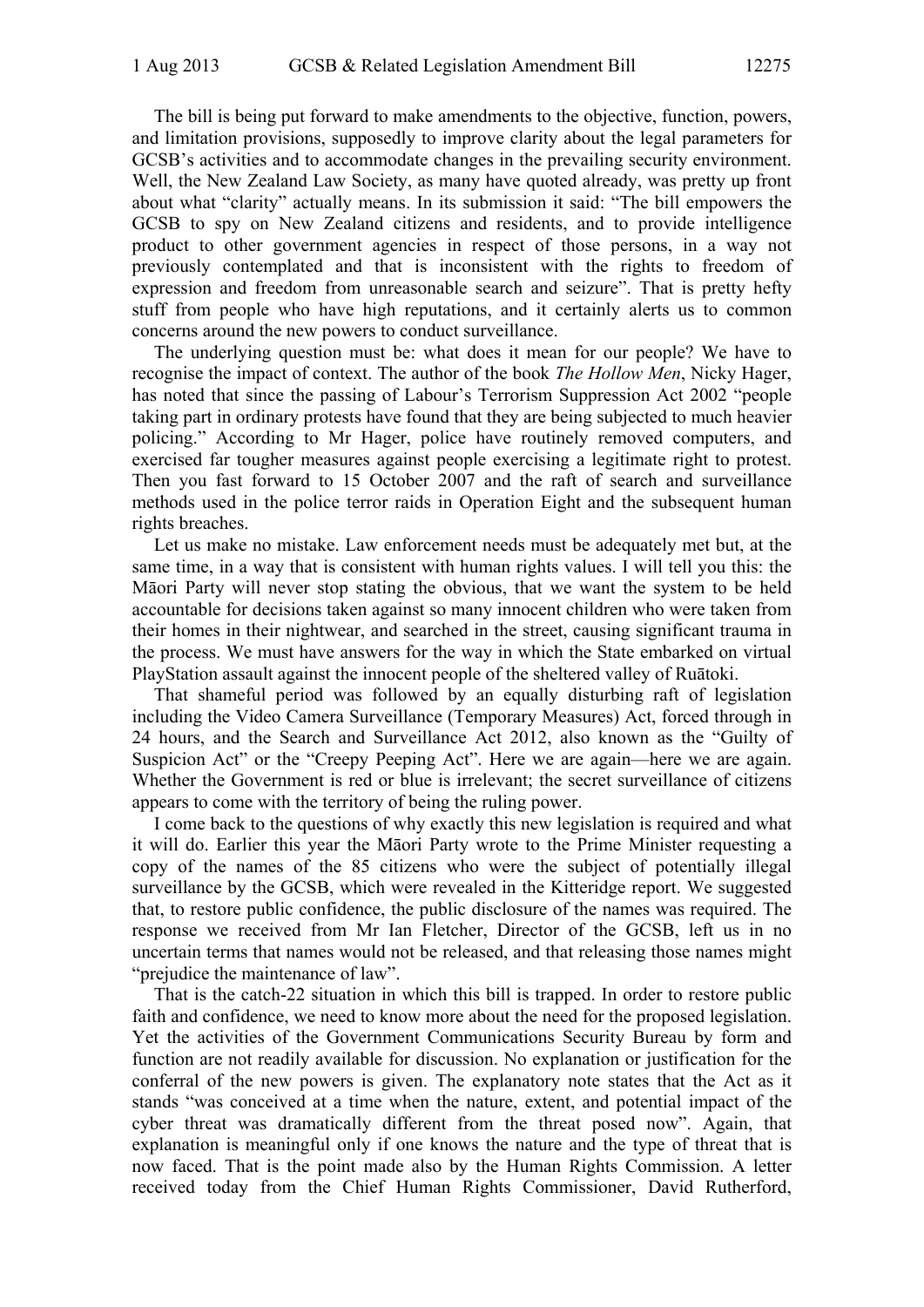recommended that New Zealanders have access to more knowledge about the potential nature of the threats that surveillance might be used to monitor.

The Māori Party believes a little knowledge is essential to ensure that whānau are safe from being unlawfully scrutinised by the State and safe also from the potential threats that have supposedly pre-empted the need for this bill. That is the question John Adams, representing the Adams and Huatau Marae, outlined in his submission, when he said: "robust checks and balances must be in place to ensure citizens seeking natural justice and due process are not labelled and treated as enemies of the state." He continued: "History is littered with conscientious objectors to whacky government policy, and those seeking natural justice and confidence in public process being targeted for surveillance and/or marginalisation." Cherie Hereora echoed the same sorts of concerns, defending the right of New Zealanders to privacy and to "the freedom to go about their daily lives without being watched by a government agency as if they are criminals".

Finally, I want to leave the last word in this debate to the public health physician and senior lecturer at Te Kupenga Hauora Māori, Dr Rhys Jones. Dr Jones, of Ngāti Kahungunu, expressed great concern about the objective in proposed new section 7 in clause 6 of the bill around the economic well-being of New Zealand. His statement is powerful and warrants the attention of this House, so I quote directly from his submission. He says: "If critics of government policies were deemed to be a threat to the economic security, the GCSB would have the power to spy on those individuals or organisations. This has serious implications for freedom of political discourse. Government surveillance, or the provision for Government surveillance, has a chilling effect on political expression and a detrimental effect on social relationships between citizens. It must be kept to an absolute minimum if we are to remain a free and democratic society. No justification has been provided for these powers, and therefore they should not be granted."

The Government does not need any more power to put New Zealanders under surveillance. Freedom of association and freedom of speech are fundamental to any democratic society.

**The ASSISTANT SPEAKER (Lindsay Tisch)**: I understand the next call is a split call. I will ring the bell at 4 minutes.

**Hon DAVID PARKER (Labour)**: I was astounded to hear the Attorney-General in his opening address in this debate say that under this legislation there are no grey areas—no grey areas. It is just impossible to conclude that there are no grey areas left in this Government Communications Security Bureau and Related Legislation Amendment Bill, when you have the Privacy Commissioner, the Human Rights Commission, and the Law Society all saying the opposite. I cannot see how the Attorney-General can get to that position, in the face of that clear advice. There is no doubt that this legislation widens the existing powers of the Government Communications Security Bureau (GCSB). There is no doubt that we need to have appropriate legislation for the Government Communications Security Bureau (GCSB). There is no doubt that the existing legislation for the GCSB is imperfect and needs to be improved. But there is no doubt that this is not the right way to go about it. Effectively, what the Government is saying is "Trust us. We know what we're doing." It is essentially what it is saying. It is saying "Ignore the concerns of the Privacy Commissioner, the Human Rights Commission, the Law Society, and the Opposition parties, and just trust us."

I want to set out reasons why I do not think New Zealanders trust the Government on this, because there is now a litany of what I think are inappropriate actions by this Government, which undermine public confidence and civil liberties. The Hon Phil Goff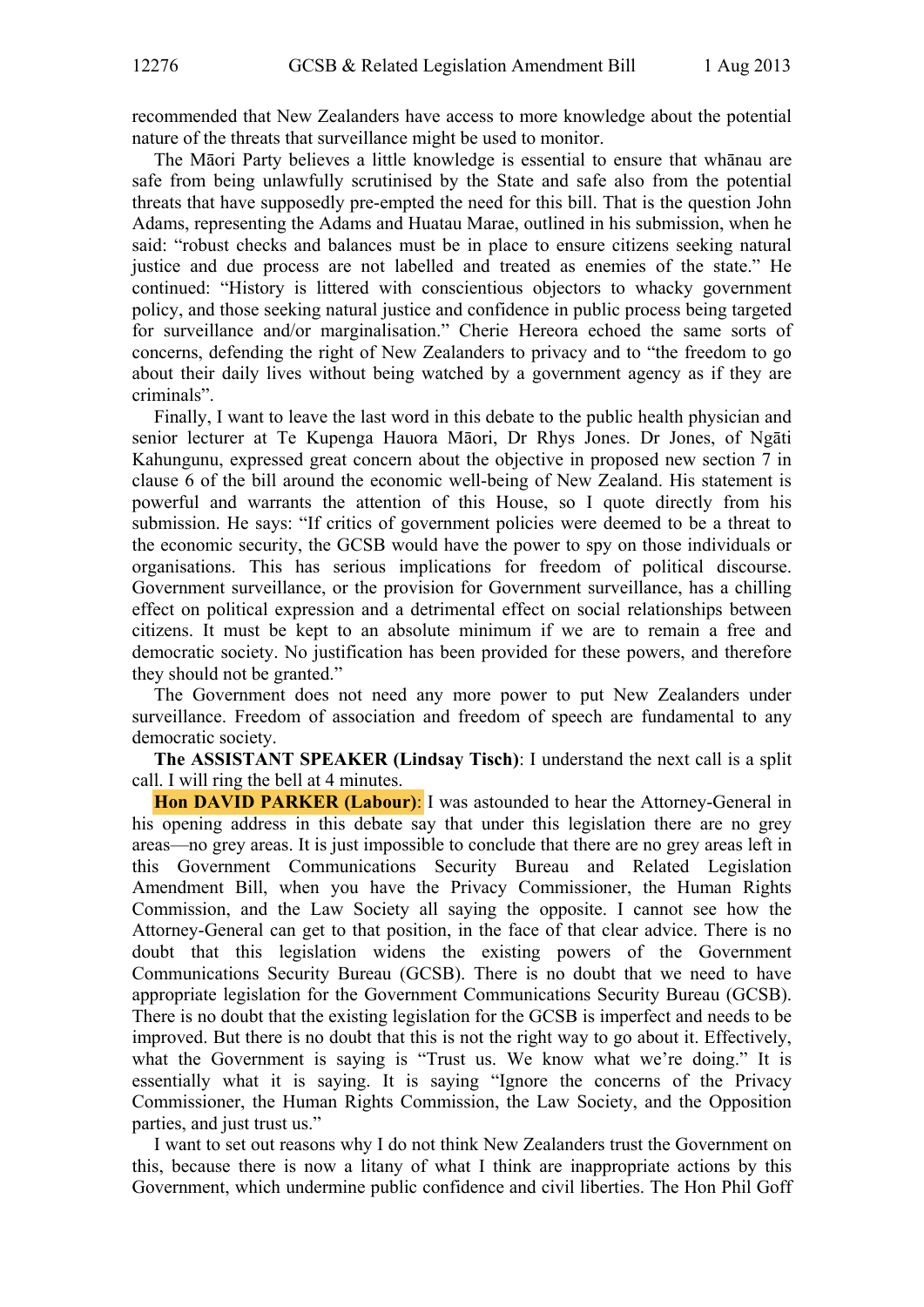went through the appointment of Ian Fletcher, where the Prime Minister had to have the truth dragged from him, initially denying that he knew him, when it was proven that he did.

## **Hon Anne Tolley**: He did not.

**Hon DAVID PARKER**: He did—he did. He said he was sort of a person he might have met once or twice. It turned out that he went to school with him, he had breakfast with him, he asked him to apply for the job, he rejected the short list, and then he appointed him.

**Andrew Little**: He played rugby with him.

**Hon DAVID PARKER**: Then—and played rugby with him—he claimed not to have been briefed about Kim Dotcom, and it was proven that he was, and then he claimed, and still claims, that Mr English did not tell him, when he was out of the country and Mr English was Acting Prime Minister, that he authorised the suppression of evidence relating to Kim Dotcom. It does not add up.

Then we have had the prior exercises of improper use by this Government of the power of the State against the media. We had the teapot tapes, a stunt that was designed to shoehorn John Banks into the Epsom electorate in order to get a majority at the last election. The stunt went wrong. This very public event with cameras there for a stunt went wrong when the improper or embarrassing comments by the Prime Minister and John Banks were recorded by a journalist. There were two defences to what happened. First—that it was always clearly a public event and no one was going to convict a journalist for recording that event, when they set up that public stunt. Secondly, even if it had not been public, if it had been private—and I do not think it was private, but even if it had been—if it was inadvertent recording, it was legal. The Prime Minister during the election used the power of the State through the police against the media, and in the end did not pursue it because he knew that it would be embarrassing to the Government. There would be no conviction entered against the journalist, but none the less when the Government dropped the matter it said: "We deem him to be guilty."—without trial!

Then we had the other instance of the Serious Fraud Office raiding the *National Business Review* and using production or examination orders against it to try to get information about South Canterbury Finance, following the inept inquiry by the Government agencies. That, again, was an improper breach of media freedoms by the Serious Fraud Office. We in the Opposition said "Let's fix it through the search and surveillance legislation", but the Government refused to do that. Even now, to this day, the Serious Fraud Office has the right to use production orders and examination orders against the media.

Then we have had the Parliamentary Service. Then we have had the Skycity debacle, where there were improper processes, and to this day the Government suppresses the advice given by Treasury to the Ministry of Economic Development, by the ministry to the Department of the Prime Minister and Cabinet, and by the Department of the Prime Minister and Cabinet and the Ministry of Economic Development to their Minister, the Prime Minister—still suppressed. And then we have had the ousting of the jurisdiction of the court in respect of the disability legislation, so that New Zealanders cannot go to court. Then we have had the use of urgency to curtail people's rights of protest at sea, with no select committee report, no New Zealand Bill of Rights Act vetting. We are 5 years after the abolition of the Canterbury Regional Council and we still have got no local democracy in Canterbury. And the Government says: "Trust us. We know what we're doing." That is why, amongst other reasons, the Opposition does not trust this Government and does not think that this legislation should proceed.

**STEFFAN BROWNING (Green):** I stand to talk to the Government Communications Security Bureau and Related Legislation Amendment Bill. The Green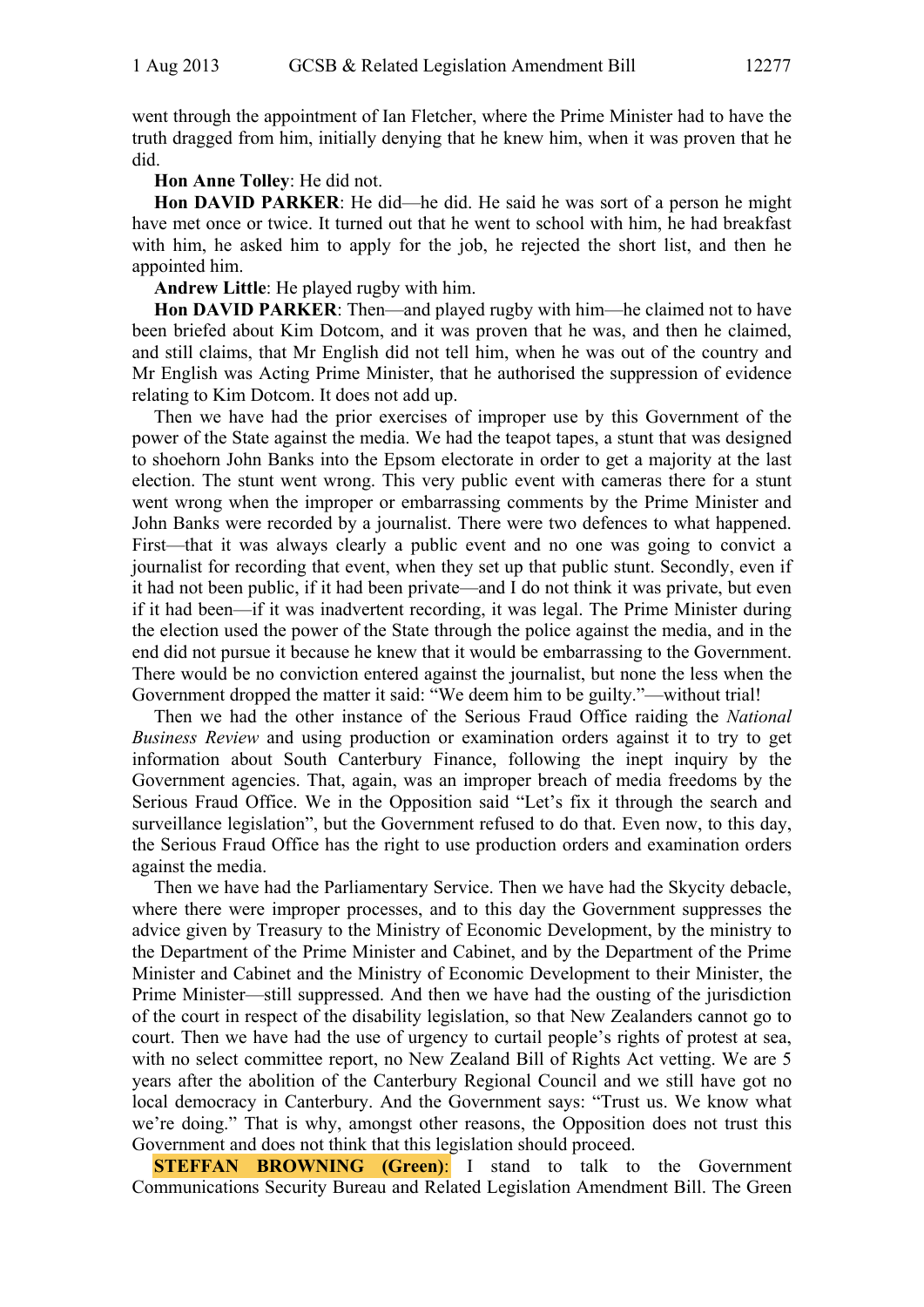Party, clearly, is not supporting this bill, just as it has not supported the Waihopai spy base from before it was even built.

The Waihopai spy base is the classic symbol of the activities of the Government Communications Security Bureau (GCSB). The Waihopai spy base, where I was very recently at another protest to help raise attention to its relevance to this bill, has been spying on New Zealanders for a long, long time. John Key is now intending to use that base. Along with his personal friend whom he hired through a very shonky process—his personal friend, Ian Fletcher—to head the GCSB, they, through this legislation, will now carry on and spy, if this gets to be passed, legally on New Zealanders rather than the illegal spying that it has done in the past. I for one do not trust that to be the end of that either, in terms of illegal spying.

The Government Communications Security Bureau and Related Legislation Amendment Bill suggests that there will be certain provisions and warrants around whom can be spied on and when, and certain processes. So we assume that the 85 people identified through the Kitteridge report—unfortunately, the people, or the targets, themselves were not identified, but the fact is that there were 85 through to 88 different ones illegally spied on who, no doubt, will be legally spied on. It is very, very interesting that those people who were spied on did not end up in a court, did not end up in the justice system, because of something that they were doing apparently illegally, but the powers that be—John Key and others involved in this—were doing it illegally. So here we are with a bill that has no justification at all.

I suggest that that 85 is the tip of the iceberg because, as we have learnt, and we have learnt it through repeated activities of whistleblowers such as Edward Snowden, being the latest—and thank goodness Edward Snowden has had the bravery to come out and to blow the whistle on the US National Security Agency.

**Simon O'Connor**: That's why he's hiding, is it? So brave, he's hiding.

**STEFFAN BROWNING**: He needs to hide because the USA, in its approach to foreign policy, is not very kind, even to its own people, because the USA is also spying on its own civilians, and that is what Edward Snowden has revealed. Of course, as soon as he came out he said that Five Eyes, which Waihopai is part of—Echelon, which is what the Waihopai system is involved in—is spying on as many people as it possibly can, and we have always said that. What he has done is come out and show that that is, in fact, the truth. What has come through the wires and things today is showing that there is a dot right on Waihopai as part of that system that is involved through the UK, in this instance, but is still part of that Echelon system. What he also did was show that every email is open for the fullest surveillance, and how if I were to email somebody on either side of the House, or a friend or family or whatever, that email can be accessed.

What we need to remember is that thousands of people in New Zealand were prepared to go to the streets over this issue. But it was not just those people you say might be traditional protesters or whatever who are prepared to get out there. There were others out there whom we do not normally see. They are very, very concerned about their civil rights. We suggest that a full, robust, and independent inquiry is needed ahead of this bill. We will not be supporting this bill. Thank you.

**Hon ANNE TOLLEY (Minister of Police)**: I have to start today by saying that I am absolutely appalled at the determination by the Opposition to play politics with this nation's security. It is based on untruths, it is based on scaremongering, and it has been based on what you could describe only as a political tin hat mentality.

This bill, the Government Communications Security Bureau and Related Legislation Amendment Bill, clarifies that police can lawfully request the assistance of the Government Communications Security Bureau (GCSB) to intercept private communications in New Zealand, but this assistance is limited to instances where New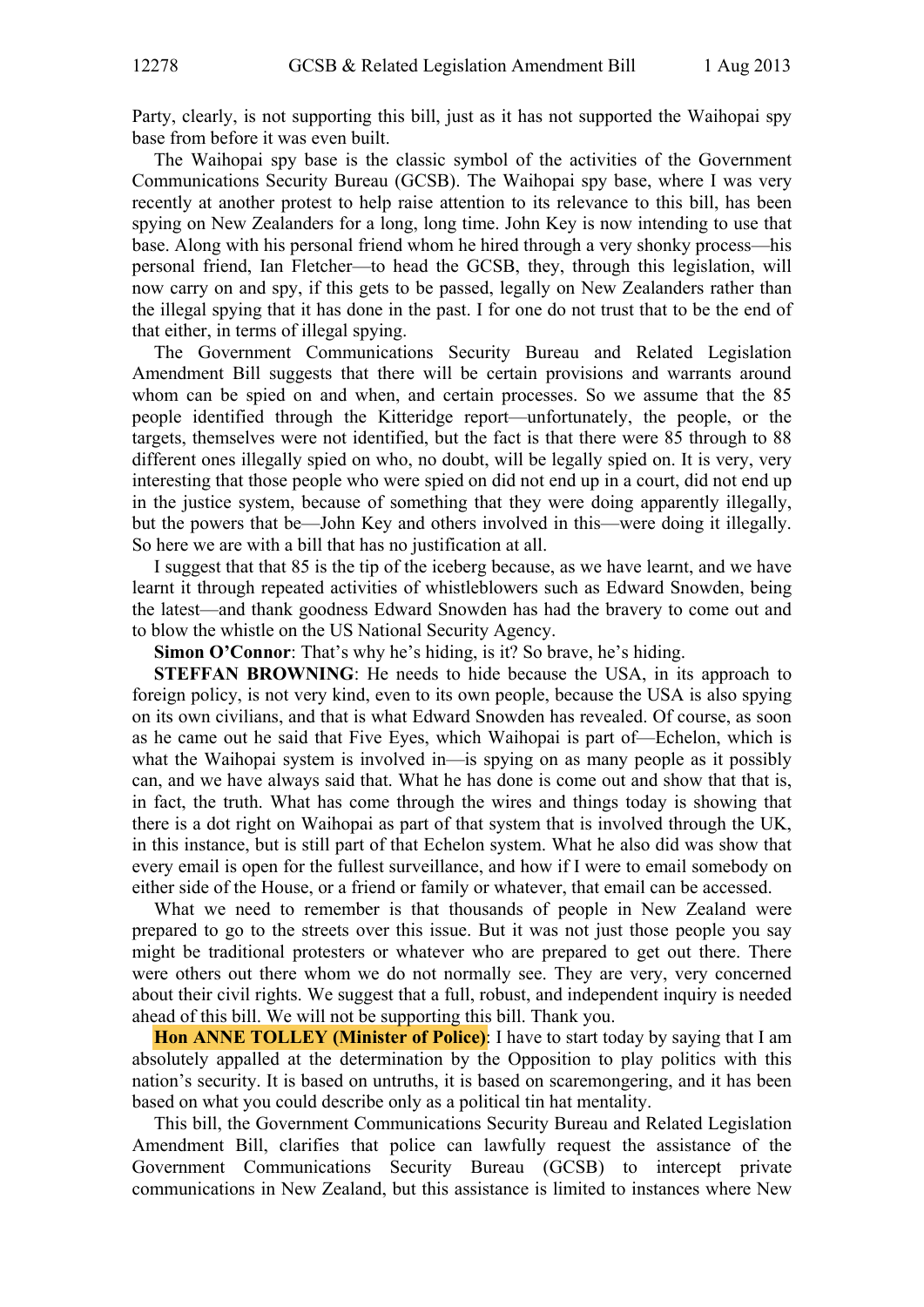Zealand Police has the lawful authority to intercept but does not have the technical capability to undertake that interception. This is supported by the Policing Act, which gives police the ability to seek assistance from any person or organisation that may be able to give effect to a lawful interception authority.

As Minister of Police, I am well aware of the threats to our Kiwi way of life from international organised crime. In fact, we would not be exaggerating to say that organised crime has never been more pervasive, more powerful, and more complex. A UN report published in April this year estimated the cost of transnational organised crime in East Asia and the Pacific to be in the region of US\$90 billion—US\$90 billion—with counterfeit goods, illegal wood products, heroin, and methamphetamine the top money spinners.

The drug runners, of course, do not need to sell their evil wares face to face any more. They do not have to dodge the police on the streets; they simply advertise them on the internet. People troll the internet for the drug of their choice, they order it, and they can expect to have it delivered to their door. This activity is growing and developing rapidly, and although our established monitoring systems continue to provide good insight into the established and traditional drug markets—in the *Dominion Post* today, there was report of another successful raid based on very good information—the speed and the complexity of these new developing markets are making the monitoring increasingly difficult. Monitoring will continue to decrease in effectiveness as we all struggle to understand and stay ahead of this very lucrative industry.

The challenges for our law and border enforcement agencies are huge, yet lawful interception is used to solve serious crimes such as murder, kidnapping, aggravated robbery, child exploitation, and drug distribution. Interception of private communications in real time is currently used to investigate, disrupt, and prosecute serious criminal activity, including organised crime, and to inform the response to emergencies like armed defenders situations or kidnappings. As such, the GCSB's assistance in a select number of investigations can be absolutely critical for police to effectively respond to and solve serious crime. Interception allows the detection, disruption, and proof of organised criminal activity, such as the illegal importation of drugs into New Zealand.

In 2005 New Zealand Police was advised by an overseas police force about an organised crime group smuggling drugs into New Zealand, so it launched an investigation. It found a group of about 12 people working together over a number of months, opening bank accounts and storage units around New Zealand—quite legitimate activities—while also placing international orders for shipments of paint and cement, and establishing relationships with local drug dealers. Police were granted interception warrants. The information that they got from those led to two suspicious containers being seized. One, the shipment of paint, was found to contain 95 kilograms of methamphetamine, and the shipment of cement contained 150 grams of pseudoephedrine, which is a precursor for methamphetamine. The interception allowed the suspicious shipments to be identified in time and allowed those receiving the containers and distributing the drugs locally to be identified and arrested. In fact, it provided such strong evidence of the organised criminal activity that all the accused were found guilty and a number of them even pleaded guilty before the trial.

The internet provides a virtual marketplace for illicit goods such as drugs and guns. It enables global virtual networking and social interaction between criminals, between international gangs, and between that ever-increasing group of sophisticated criminal entrepreneurs, who are pretty savvy operators—ready, willing, and able to exploit the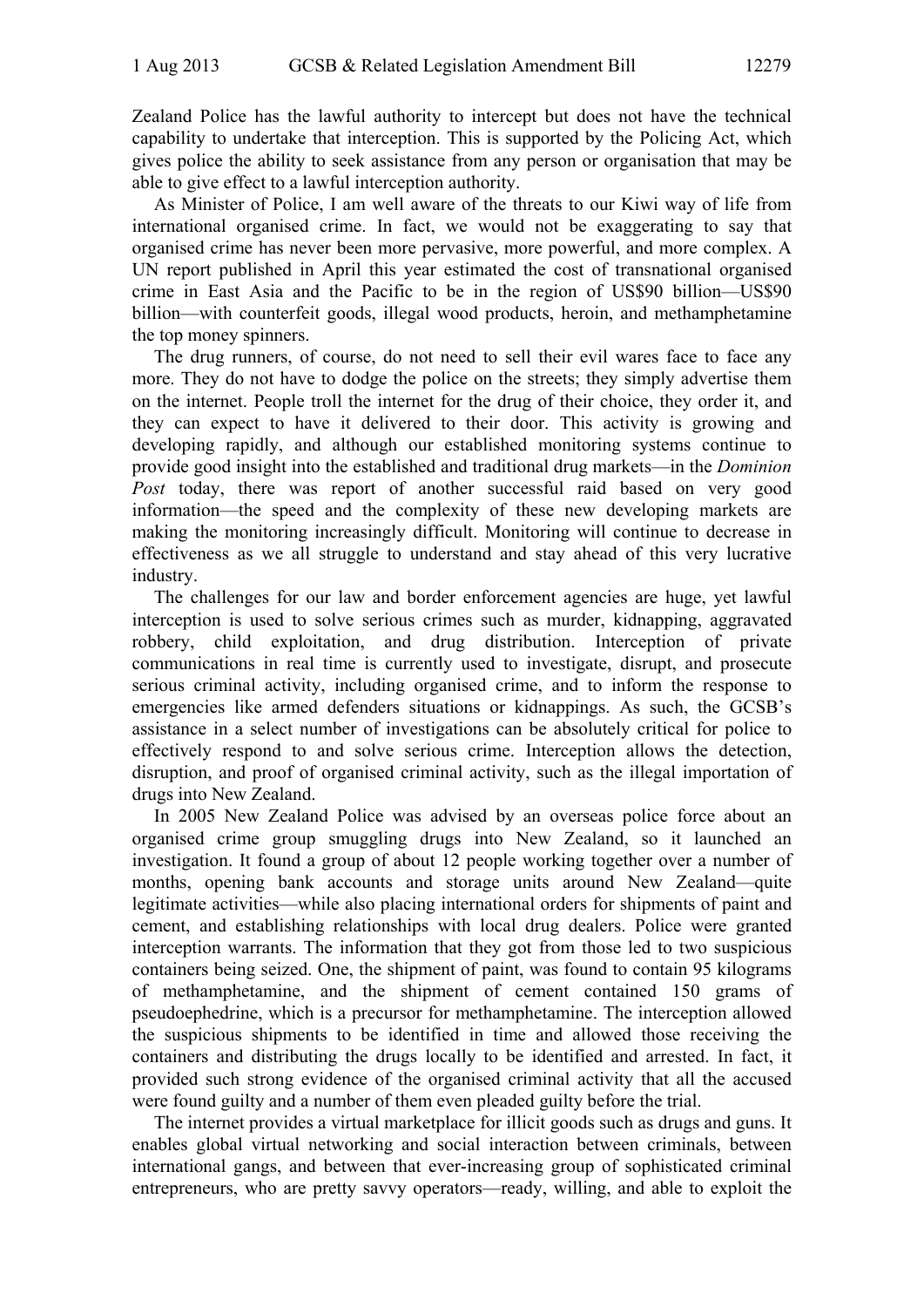online environment. They are becoming increasingly active, selling fake investments via the internet to unsuspecting New Zealanders. Mass-marketing fraudulent schemes on the internet is very easy; they are invisible, and they never have to set foot in the country. They steal personal information and personal identification in order to commit fraud or internet crime.

What of the child pornography and exploitation rings—that global network of perversion? International organised crime makes a huge amount of money from this obscene business. New Zealanders want the GCSB to be watching the activities of these international gangs of thugs who make money from the misery, exploitation, and torture of innocent children.

The Australian Government has just published a report by its Australian Crime Commission on organised crime and it shows that in the past 2 years globalised organised crime is pushing hard into Australia and New Zealand, stretching the abilities of law agencies to keep pace with syndicates now threatening national security. The report states: "Organised crime … is inextricably linked to international organised crime. Serious and organised criminals operating in Australia necessarily have international links to facilitate their activities—particularly the movement of illicit goods into Australia—and overseas-based organised criminals actively target Australia. This means that strong and trusted partnerships with overseas law enforcement agencies are now more fundamental to combating organised crime than they have ever been." Why does the Opposition think that New Zealand is in any different place from Australia, under threat from international organised crime?

Finally, I want to remind this House that, despite the Opposition's outrageous scaremongering, interception of private communications is an important tool to combat serious crime. In addition, it can identify and rule out innocent people. There was another case where a child—

**Andrew Little**: What a disgraceful Minister. What a dreadful Government. You don't care about human rights and civil rights.

**Hon ANNE TOLLEY**: Just listen, Mr Little, and you might learn something. A child was murdered in 2005. The police investigations had narrowed down the number of suspects, but were not able to further establish whether a neighbour or a member of the child's own family had been responsible. Police were granted an interception warrant. Interception enabled the police to rule out the involvement of the child's family. The investigation was then focused on the neighbour, who was later brought to trial and found guilty of the crime. Without the use of interception, the investigation would have been greatly prolonged and much more painful for the child's family.

I have sat through all the speeches in this House today, and I do not understand why the Opposition is quite prepared to sit on its hands and demand a lengthy inquiry, another talkfest that the Labour Party is so well known for. Those members love to talk about this stuff, but when it comes to actually doing something, they were bereft in the 9 years that they were in power, while New Zealanders are at risk from the menace of organised crime, from the drug runners, from the scammers, from the child exploiters, and from the "hactivists".

This is a very sensible bill. It strengthens and it clarifies the activity of this essential service to protect our New Zealand citizens, our New Zealand companies, and, most important of all, our New Zealand way of life.